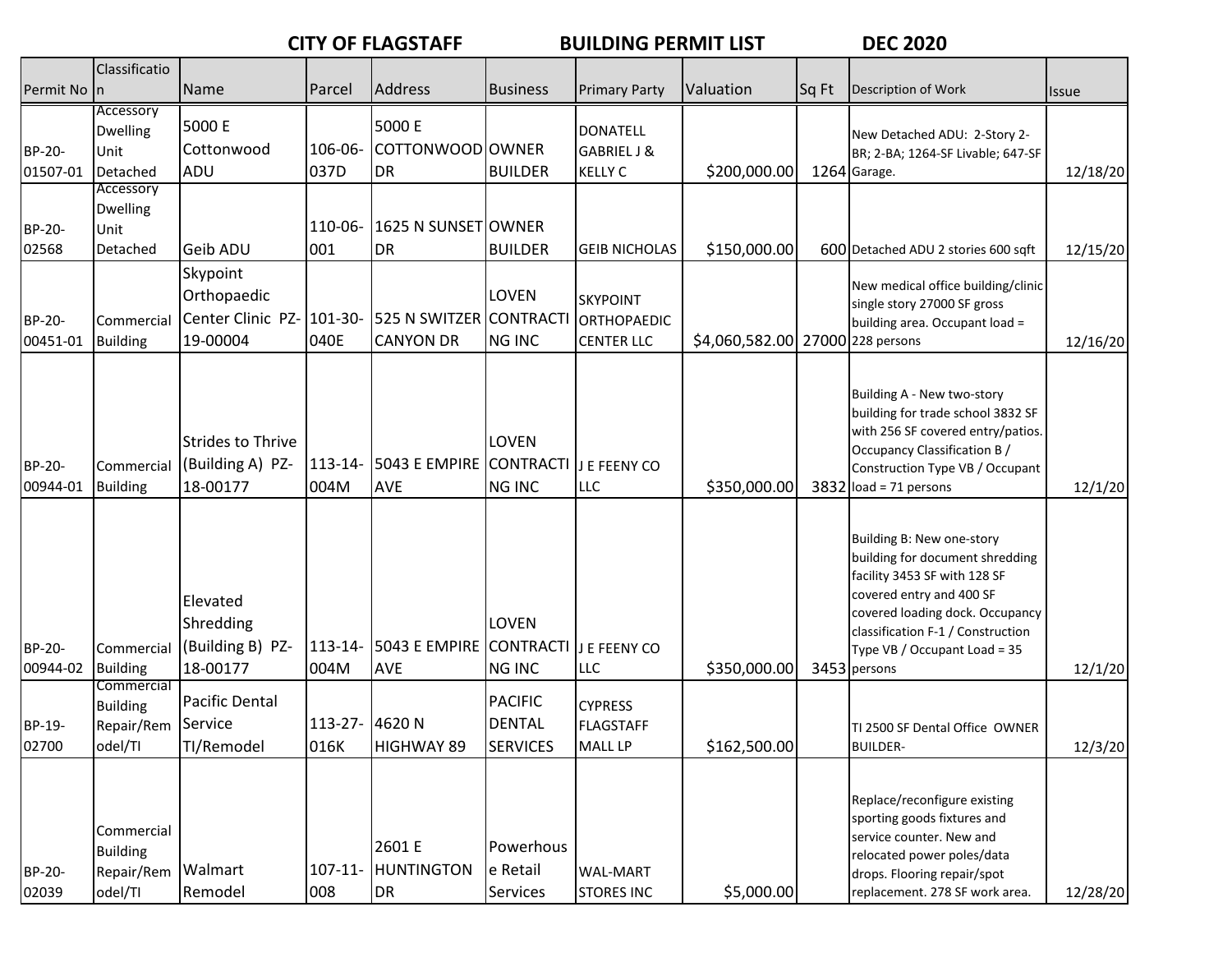| BP-20-<br>02078 | Commercial<br><b>Building</b><br>Repair/Rem<br>odel/TI | <b>Walmart TI</b>                                                           | 112-29-<br>010  | 2750 S<br><b>WOODLANDS</b><br><b>VILLAGE BLVD</b> | Powerhous<br>e Retail<br><b>Services</b>                          | <b>WAL-MART</b><br><b>STORES INC</b> | \$5,000.00   | Replace/reconfigure existing<br>sporting goods fixtures and<br>service counter. New and<br>relocated power poles/data<br>drops. Flooring repair/spot<br>replacement. 65 SF work area.                                                                                                                   | 12/21/20 |
|-----------------|--------------------------------------------------------|-----------------------------------------------------------------------------|-----------------|---------------------------------------------------|-------------------------------------------------------------------|--------------------------------------|--------------|---------------------------------------------------------------------------------------------------------------------------------------------------------------------------------------------------------------------------------------------------------------------------------------------------------|----------|
| BP-20-<br>02510 | Commercial<br>Building<br>Repair/Rem<br>odel/TI        | Joy Cone / AT&T<br>Telecom<br>Equipment<br><b>Upgrades</b>                  | 116-61-<br>007A | 2843W<br>SHAMRELL<br><b>BLVD</b>                  | <b>SAC</b><br>Wireless<br><b>LLC</b>                              | <b>FLAGSTAFF CITY</b><br>OF          | \$65,000.00  | Remove/replace/relocate<br>telecom equipment on tower.<br>Remove/replace/relocate<br>telecom equipment at ground<br>level yard. Remove existing ice<br>bridge. Electrical work including<br>new 200A panel installation of DC<br>power plant and battery cabinet.                                       | 12/1/20  |
| BP-20-<br>02694 | Commercial<br>Building<br>Repair/Rem<br>odel/Tl        | Mama Burger<br>Replacement<br>Drive Thru Sign                               | 101-03-<br>023A | <b>991 N FORT</b><br><b>VALLEY RD</b>             | GWG<br>Enterprises                                                | <b>SCHEPPER</b><br>PETER A           | \$8,982.00   | Replace illuminated drive thru<br>sign due to vehicle collision.                                                                                                                                                                                                                                        | 12/8/20  |
| BP-20-<br>02711 | Commercial<br>Building<br>Repair/Rem<br>odel/TI        | McMillan<br>Window<br>Replacement                                           | 100-20-<br>018  | 7 N LEROUX ST                                     | <b>WESPAC</b><br><b>CONSTRUC</b><br><b>TION INC</b>               | FLEMING<br><b>BROTHERS LLC</b>       | \$50,000.00  | Replace windows and doors                                                                                                                                                                                                                                                                               | 12/8/20  |
| BP-20-<br>02712 | Commercial<br><b>Building</b><br>Repair/Rem<br>odel/TI | <b>Babbitt</b><br>Warehouse<br>Interior<br>Demising Walls<br>PZ-19-00023-01 | 008L            | 104-13- 273 S BABBITT<br><b>DR</b>                | <b>HOPE</b><br>CONSTRUC<br><b>TION LLC</b>                        | <b>BABBITT DR LLC</b>                | \$10,000.00  | Construction of three interior<br>demising walls to existing<br>warehouse building to create<br>four tenant spaces. No Certificate<br>of Occupancy to be issued<br>(existing occupancy classification<br>of S-1 remains). Tenant<br>Improvements to spaces shall be<br>under separate building permits. | 12/4/20  |
| BP-20-<br>02760 | Manufactur<br>ed/Mobile/<br>Modular                    | Kay<br>Manufactured<br>Home                                                 | 113-57-<br>209C | 6355N<br>SNOWFLAKE<br>DR                          | <b>MORALES</b><br><b>MOBILE</b><br><b>HOME</b><br><b>SERVICES</b> | <b>COLLIER</b><br><b>PATRICIA S</b>  | \$112,900.00 | Install new 23X56 manufactured<br>home                                                                                                                                                                                                                                                                  | 12/14/20 |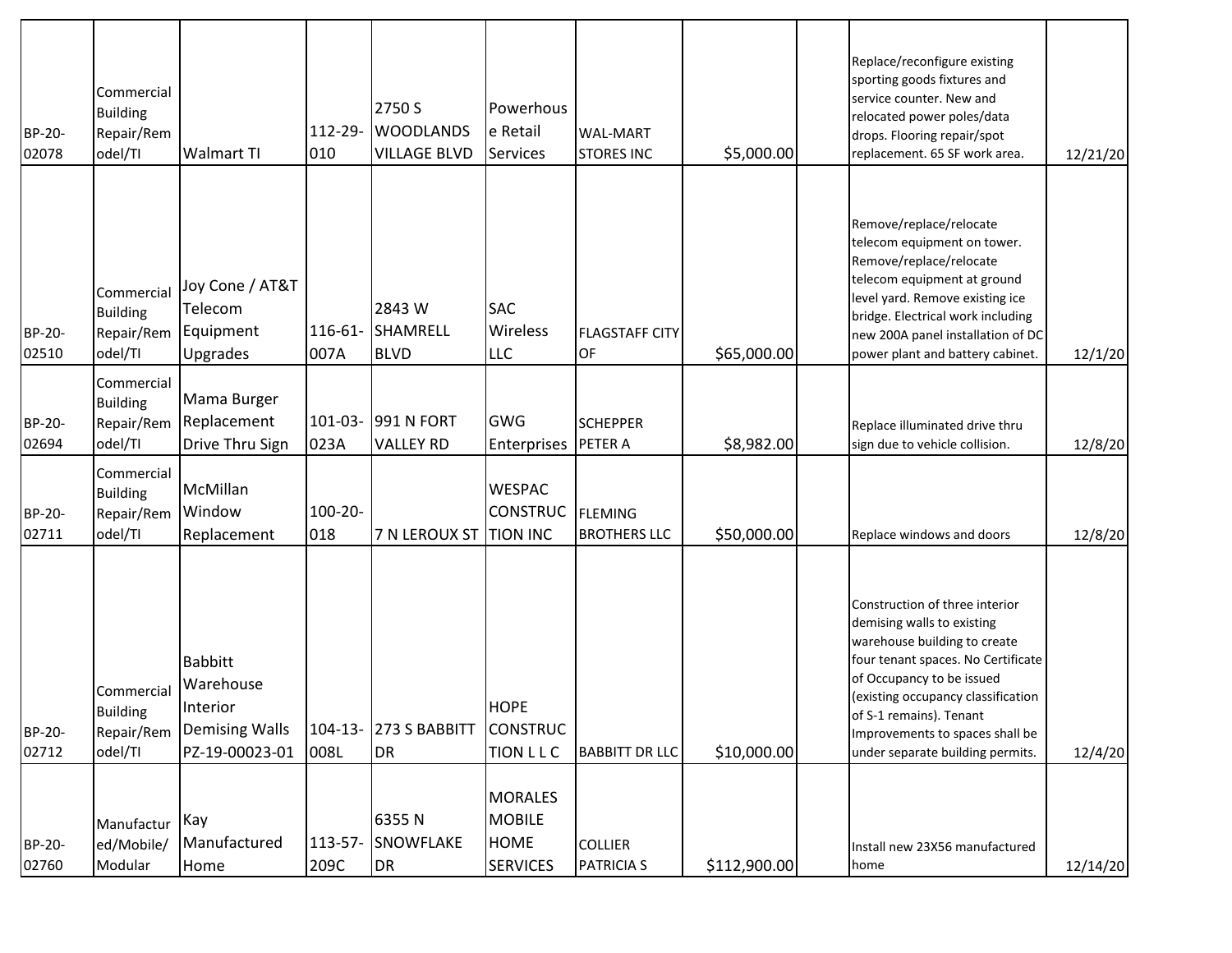| BP-20-          | Residential<br>Building<br>Repair/Rem<br>odel/Additio                    |                     | 117-29-             | 2398N                            | <b>OWNER</b>                                       | <b>LARSON LARRY</b>                                                           |              | Replacement of 600 SF of deck<br>surface (no structural) and 350 SF<br>of additional deck attached to<br>the existing deck framings<br>including new piers and posts. |          |
|-----------------|--------------------------------------------------------------------------|---------------------|---------------------|----------------------------------|----------------------------------------------------|-------------------------------------------------------------------------------|--------------|-----------------------------------------------------------------------------------------------------------------------------------------------------------------------|----------|
| 01362-01        | In.                                                                      | Larson Deck         | 042                 | <b>KEYSTONE DR</b>               | <b>BUILDER</b><br>SOUTHWES                         | B                                                                             | \$20,000.00  | 950 SF total deck.                                                                                                                                                    | 12/24/20 |
| <b>BP-20-</b>   | Residential<br>Building<br>Repair/Rem<br>odel/Additio                    |                     | $111 - 21 -$        | 3377 W LOIS                      | <b>WINDOWS</b><br>& DOOR                           | <b>SNOW GERALD</b>                                                            |              |                                                                                                                                                                       |          |
| 01827           | In.<br>Residential                                                       | <b>Snow Windows</b> | 007                 | LN.                              | LLC                                                | E                                                                             | \$4,739.00   | Replace front door.                                                                                                                                                   | 12/22/20 |
| BP-20-          | <b>Building</b><br>Repair/Rem<br>odel/Additio                            |                     | 110-05-             |                                  |                                                    |                                                                               |              |                                                                                                                                                                       |          |
| 01995           | n<br>Residential                                                         | <b>UHL Remodel</b>  | 050                 | <b>11 E PINE AVE</b>             |                                                    | <b>UHL TASHA M</b>                                                            | \$18,000.00  |                                                                                                                                                                       | 12/17/20 |
| BP-20-<br>02130 | <b>Building</b><br>Repair/Rem<br>odel/Additio<br>n.                      | Neigh Deck          | $107 - 18 -$<br>054 | <b>3900 E RANGE</b><br><b>LN</b> | <b>OWNER</b><br><b>BUILDER</b>                     | NEIGH<br><b>MARILOU</b>                                                       | \$800.00     | Deck replacement 300sqft                                                                                                                                              | 12/15/20 |
| BP-20-          | Residential<br><b>Building</b><br>Repair/Rem<br>odel/Additio Plimpton    |                     | 105-10-             | 3887 S<br><b>CLUBHOUSE</b>       | <b>BUILDERS</b><br><b>SHOWCASE</b>                 | <b>TKP FAMILY</b><br>TRUST DTD 2-                                             |              |                                                                                                                                                                       |          |
| 02150           | In.                                                                      | Addition            | 449                 | <b>CIR</b>                       | INC.                                               | 18-13                                                                         | \$250,000.00 | New room addition 403sf.                                                                                                                                              | 12/10/20 |
| BP-20-<br>02297 | Residential<br>Building<br>Repair/Rem<br>odel/Additio Blodgett<br>n      | Addition            | $101 - 42 -$<br>067 | 743 N LOCUST<br> ST              | Fraser<br>Constructio<br>n                         | <b>BLODGETT</b><br><b>DUSTIN JAMES</b><br>& REBECCA<br><b>SUSAN</b>           | \$120,000.00 | 800-SF Livable addition to main<br>dwelling to include 1-BR; 1-BA;<br>Common area; 69-SF covered<br>800 porch/entry.                                                  | 12/7/20  |
| BP-20-<br>02311 | Residential<br><b>Building</b><br>Repair/Rem<br>odel/Additio Dawson<br>n | Windows             | $114 - 17$<br>008   | 1142 N<br><b>WAKONDA ST</b>      | SOUTHWES<br><b>WINDOWS</b><br>& DOOR<br><b>LLC</b> | <b>DAWSON</b><br><b>ROBERTA</b><br><b>SURVIVORS</b><br>TRUST DTD 04-<br>01-97 | \$27,411.00  | Replace 5 sliding glass doors like<br>for like.                                                                                                                       | 12/2/20  |
| BP-20-<br>02374 | Residential<br>Building<br>Repair/Rem<br>odel/Additio Williams<br>In.    | Workshop            | $108 - 21 -$<br>012 | 4035N<br>LAUSANNE<br><b>WAY</b>  | R&J<br>Constructio<br>n LLC                        | <b>WILLIAMS</b><br>MICHAEL R &<br><b>BARBARAL</b>                             | \$65,000.00  | Construct new 480-SF<br>480 workshop/Accessory structure                                                                                                              | 12/7/20  |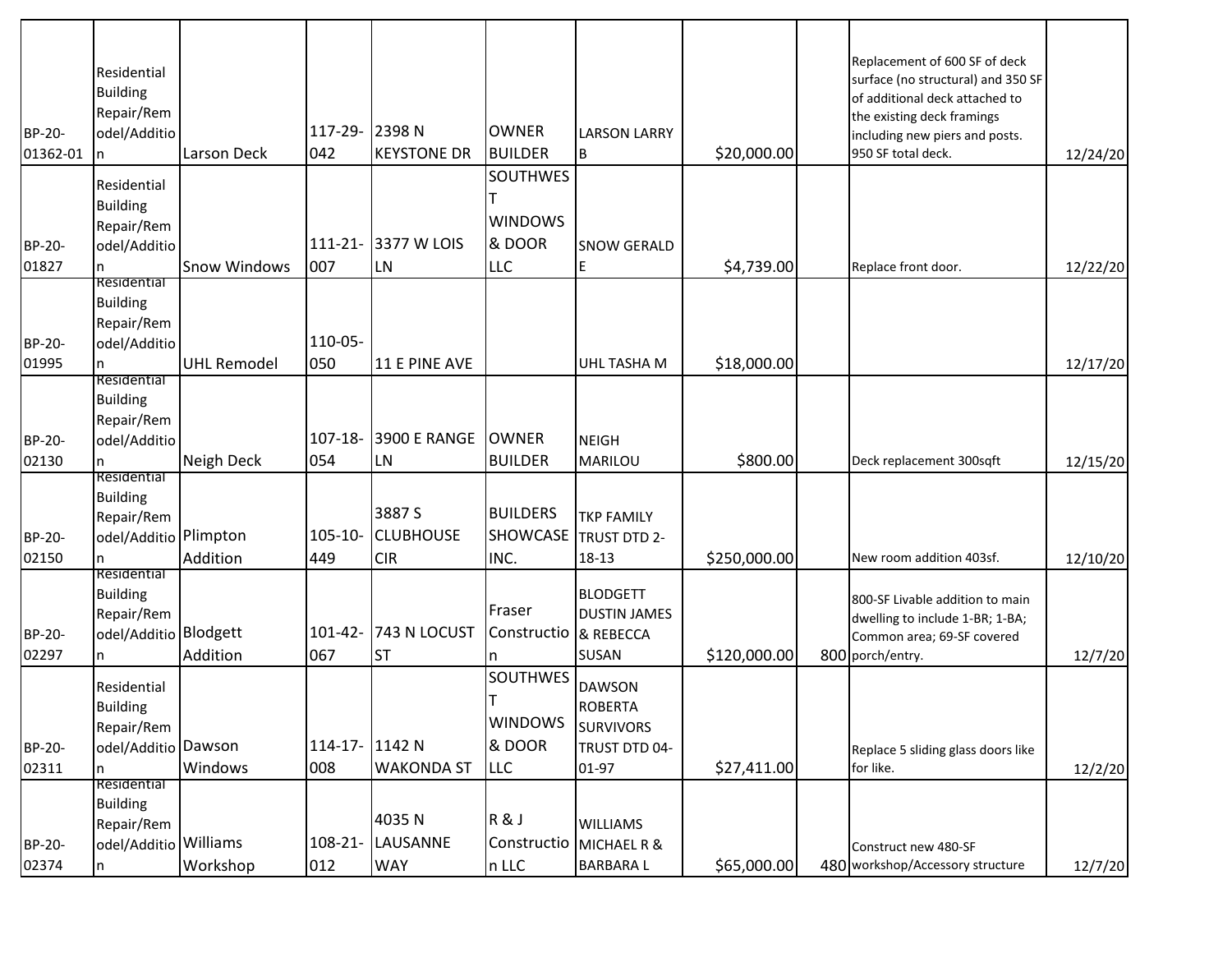|        | Residential                   |                           |                |                      |                         |                      |             |                                                                |          |
|--------|-------------------------------|---------------------------|----------------|----------------------|-------------------------|----------------------|-------------|----------------------------------------------------------------|----------|
|        | <b>Building</b>               |                           |                |                      |                         | <b>RHON DANIEL</b>   |             |                                                                |          |
|        | Repair/Rem                    |                           |                |                      |                         | <b>ISAAC&amp;</b>    |             |                                                                |          |
| BP-20- | odel/Additio                  |                           | 112-21- 3120 S |                      | <b>OWNER</b>            | <b>KATHERINE</b>     |             |                                                                |          |
| 02425  | n                             | <b>Rhon Remodel</b>       | 041C           | <b>WALKUP DR</b>     | <b>BUILDER</b>          | <b>CHRISTINE</b>     | \$30,000.00 | Mudroom extension 120 sqft                                     | 12/16/20 |
|        |                               |                           |                |                      | <b>REITZ</b>            |                      |             |                                                                |          |
|        |                               |                           |                |                      | <b>RESTORATI</b>        |                      |             |                                                                |          |
|        | Residential                   |                           |                |                      | <b>ON AND</b>           |                      |             |                                                                |          |
|        | <b>Building</b>               |                           |                |                      |                         |                      |             |                                                                |          |
|        | Repair/Rem                    |                           |                |                      | <b>HOME</b>             |                      |             |                                                                |          |
| BP-20- |                               | odel/Additio Rittmer Deck | 105-06-        | 38 E MOHAWK CONSTRUC |                         | <b>RITTMER LINDA</b> |             | Rebuild and extend deck220                                     |          |
| 02507  | n                             | Extension                 | 026            | <b>DR</b>            | <b>TION</b>             | LOUISE               | \$3,000.00  | square feet                                                    | 12/7/20  |
|        |                               |                           |                |                      |                         |                      |             |                                                                |          |
|        | Residential                   |                           |                |                      | <b>OUTLOOK</b>          |                      |             |                                                                |          |
|        | <b>Building</b>               |                           |                |                      | <b>CONSTRUC</b>         | LAMBERT              |             |                                                                |          |
|        | Repair/Rem                    |                           |                | 4405N                | <b>TION AND</b>         | <b>FAMILY LIVING</b> |             |                                                                |          |
| BP-20- | odel/Additio Lambert          |                           | 117-12-        | <b>COUNTRY</b>       | <b>REMODELI</b>         | TRUST DTD 04-        |             | Construct cover over 120 sqft                                  |          |
| 02587  | n                             | Deck/Roof                 | 171            | <b>CLUB DR</b>       | <b>NG INC</b>           | 15-92                | \$15,000.00 | deck replace 2 existing beams                                  | 12/17/20 |
|        | Residential                   |                           |                |                      | <b>SOUTHWES</b>         |                      |             |                                                                |          |
|        |                               |                           |                |                      |                         |                      |             |                                                                |          |
|        | <b>Building</b><br>Repair/Rem |                           |                |                      | <b>WINDOWS</b>          |                      |             |                                                                |          |
| BP-20- |                               | odel/Additio Scherrman    | 101-03-        | 905 N BEAVER         | & DOOR                  | <b>SCHERRMAN</b>     |             |                                                                |          |
| 02603  | n.                            | Windows                   | 027            | <b>S</b> T           | LLC                     | <b>DAVID</b>         | \$21,671.00 | Replace 12 windows like for like                               | 12/18/20 |
|        | Residential                   |                           |                |                      |                         |                      |             |                                                                |          |
|        | <b>Building</b>               |                           |                |                      |                         |                      |             |                                                                |          |
|        | Repair/Rem                    | Schmelzle                 |                |                      |                         |                      |             |                                                                |          |
| BP-20- | odel/Additio Garage           |                           | 108-04-        | 3013 E               | <b>R&amp;J</b>          | <b>SCHMELZLE</b>     |             | Garage to living conversions 2                                 |          |
| 02614  | n                             | Conversion                | 006            | <b>LOCKETT RD</b>    | Services LLC PETER E    |                      | \$30,000.00 | new windows.                                                   | 12/15/20 |
|        | Residential                   |                           |                |                      |                         |                      |             |                                                                |          |
|        | <b>Building</b>               |                           |                |                      |                         |                      |             |                                                                |          |
|        | Repair/Rem                    |                           |                |                      |                         | CATHEY               |             |                                                                |          |
| BP-20- |                               | odel/Additio Cathey Roof  | $108 - 11$     | <b>2628 E ELDER</b>  | <b>R&amp;J</b>          | <b>DOUGLAST&amp;</b> |             | Roof repair due to damage from                                 |          |
| 02619  | n<br>Residential              | (structural)              | 072            | <b>DR</b>            | Services LLC MICHELLE A |                      | \$8,000.00  | a tree fall                                                    | 12/7/20  |
|        | <b>Building</b>               |                           |                |                      | Window                  |                      |             |                                                                |          |
|        | Repair/Rem                    |                           |                | 2418W                | World of                | <b>OSWALD ERIK</b>   |             |                                                                |          |
| BP-20- | odel/Additio                  |                           | 112-49-        | ADIRONDACK           | Northern                | JAMES &              |             | Replace 14 windows plus one<br>SGD with vinyl like for like no |          |
| 02623  | n                             | Oswald Windows 136        |                | <b>AVE</b>           | AZ                      | <b>SHELLY ANN</b>    | \$9,052.00  | structural changes U=.29                                       | 12/30/20 |
|        | Residential                   |                           |                |                      |                         |                      |             |                                                                |          |
|        | <b>Building</b>               |                           |                |                      | Window                  |                      |             |                                                                |          |
|        | Repair/Rem                    |                           |                |                      | World of                |                      |             |                                                                |          |
| BP-20- | odel/Additio                  |                           | $101 - 24 -$   | 404 E DAVID          | Northern                | <b>STOKER</b>        |             | Replace 16 windows like for like                               |          |
| 02634  | n                             | Stoker Windows   013      |                | DR.                  | AZ                      | <b>GILLIAN</b>       | \$8,775.00  | U=.29 no structural changes                                    | 12/30/20 |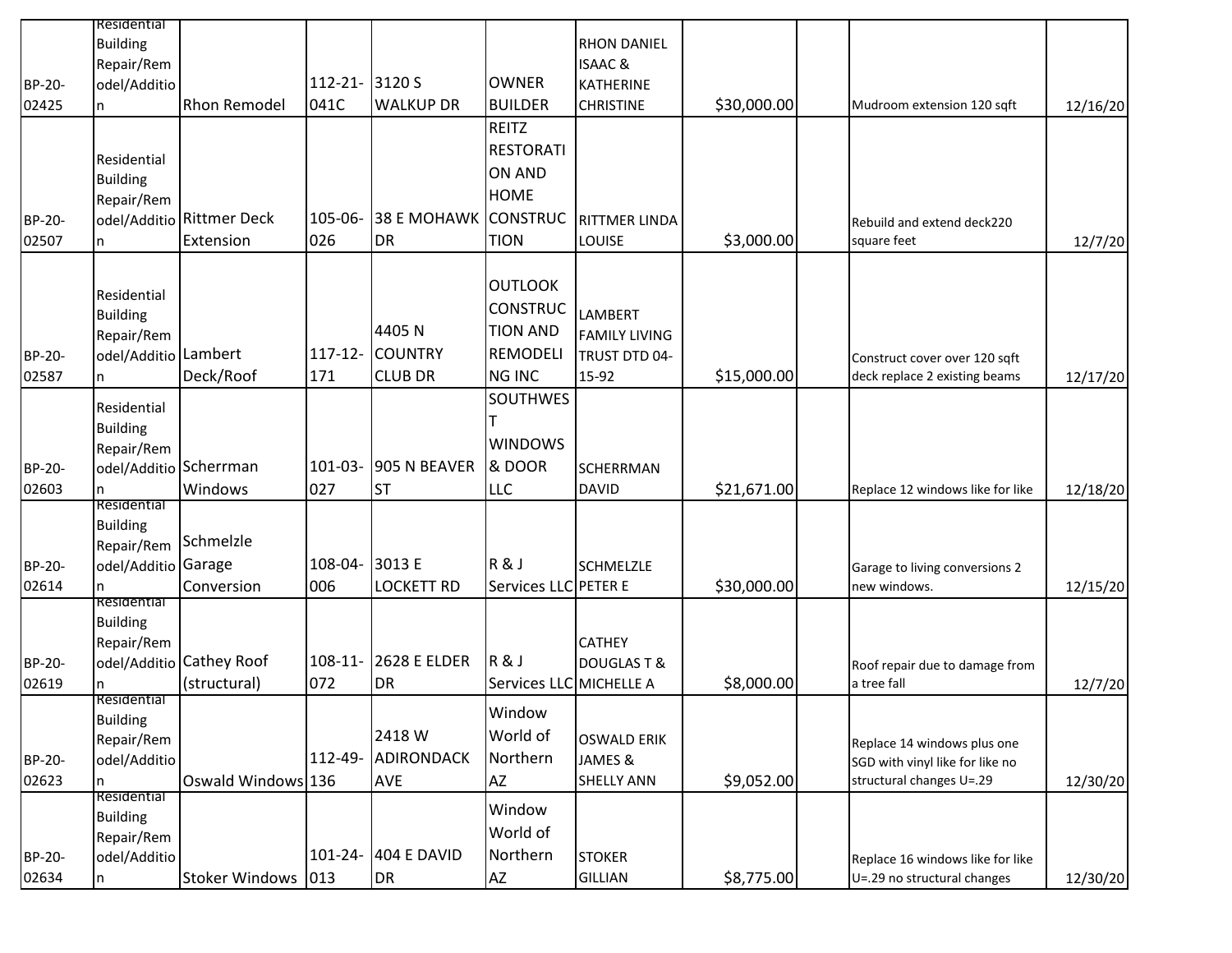| BP-20-<br>02640 | Residential<br><b>Building</b><br>Repair/Rem                                | odel/Additio Campbell Garage 102-02-<br>Conversion                                     | 038               | 2307 N<br><b>LANTERN LN</b>                     | <b>R&amp;J</b><br>Services LLC REBECCA                         | <b>CAMPBELL</b><br><b>BENJAMIN &amp;</b>                                 | \$25,000.00  | Convert Garage into livable.                                                                                               | 12/7/20  |
|-----------------|-----------------------------------------------------------------------------|----------------------------------------------------------------------------------------|-------------------|-------------------------------------------------|----------------------------------------------------------------|--------------------------------------------------------------------------|--------------|----------------------------------------------------------------------------------------------------------------------------|----------|
| BP-20-<br>02670 | Residential<br><b>Building</b><br>Repair/Rem                                | Miramonte at<br>Timber Sky - Lot<br>odel/Additio 27 - Model 2719<br><b>Elevation B</b> | $112 - 01$<br>335 | 3615 W<br><b>MODUS LN</b>                       | E ARIZONA<br><b>LLC</b>                                        | MIRAMONT MIRAMONTE<br><b>TIMBER SKY 7A</b><br><b>LLC</b>                 | \$203,925.00 | New SFD - 1-story 2719 SF.<br>livable/conditioned 4 bed 3 bath<br>3-car garage 781 SF. Covered<br>2719 porch/patio 521 SF. | 12/16/20 |
| BP-20-<br>02687 | Residential<br><b>Building</b><br>Repair/Rem<br>odel/Additio<br>Residential | <b>Baxter Remodel</b>                                                                  | 087               | 110-07- 104 W FOREST<br><b>AVE</b>              | Central &<br>Main<br>n LLC                                     | Constructio   K & E REALTY<br><b>HOLDINGS LLC</b>                        | \$6,000.00   | Interior remodel 200sqft                                                                                                   | 12/7/20  |
| BP-20-<br>02703 | <b>Building</b><br>Repair/Rem<br>Residential                                | Hellman<br>odel/Additio Remodel and<br><b>Deck</b>                                     | 114-02-<br>001G   | 7500 E OLD<br><b>WALNUT</b><br><b>CANYON RD</b> | <b>OWNER</b><br><b>BUILDER</b>                                 | <b>HELLMAN</b><br><b>DANIEL J</b>                                        | \$50,000.00  | Remodel appx 600sqft new deck<br>appx 560sqft concrete patios                                                              | 12/7/20  |
| BP-20-<br>02706 | <b>Building</b><br>Repair/Rem<br>In.                                        | Slayton Interior<br>odel/Additio Remodel and<br><b>Deck</b>                            | 102-05-<br>005    | 1300 W<br><b>MEADE LN</b>                       | <b>OWNER</b><br><b>BUILDER</b>                                 | <b>SLAYTON</b><br><b>SHELLY</b>                                          | \$200,000.00 | Interior remodel 900 sqft<br>unattached deck 556 sqft                                                                      | 12/15/20 |
| BP-20-<br>02716 | Residential<br><b>Building</b><br>Repair/Rem<br>n.                          | Northern<br>odel/Additio Maggies Llc<br>Subfloor                                       | 101-03-<br>013    | 817N<br>HUMPHREYS<br><b>ST</b>                  | <b>PINE</b><br><b>COUNTRY</b><br><b>BUILDERS</b><br><b>LLC</b> | <b>NORTHERN</b><br><b>MAGGIES LLC</b>                                    | \$15,000.00  | Subfloor repair                                                                                                            | 12/7/20  |
| BP-20-<br>02755 | Residential<br><b>Building</b><br>Repair/Rem<br>n                           | odel/Additio Maben Patio<br><b>Doors</b>                                               | 136               | 3450N<br>117-12- COUNTRY<br><b>CLUB DR</b>      | SOUTHWES<br><b>WINDOWS</b><br>& DOOR<br><b>LLC</b>             | <b>MABEN BRUCE</b><br>& STEPHANIE<br><b>FAMILY TRUST</b><br>DTD 02-27-18 | \$9,793.00   | replace two patio doors like for<br>like                                                                                   | 12/22/20 |
| BP-20-<br>02762 | Residential<br><b>Building</b><br>Repair/Rem<br>n                           | odel/Additio Huml Deck and<br>Overhang                                                 | 175               | 117-12- 2099 N LOST<br><b>TREE LN</b>           | <b>OWNER</b><br><b>BUILDER</b>                                 | <b>HUML FAMILY</b><br>TRUST DTD 03-<br>$31 - 14$                         | \$20,000.00  | New deck and overhang 762 sqft                                                                                             | 12/23/20 |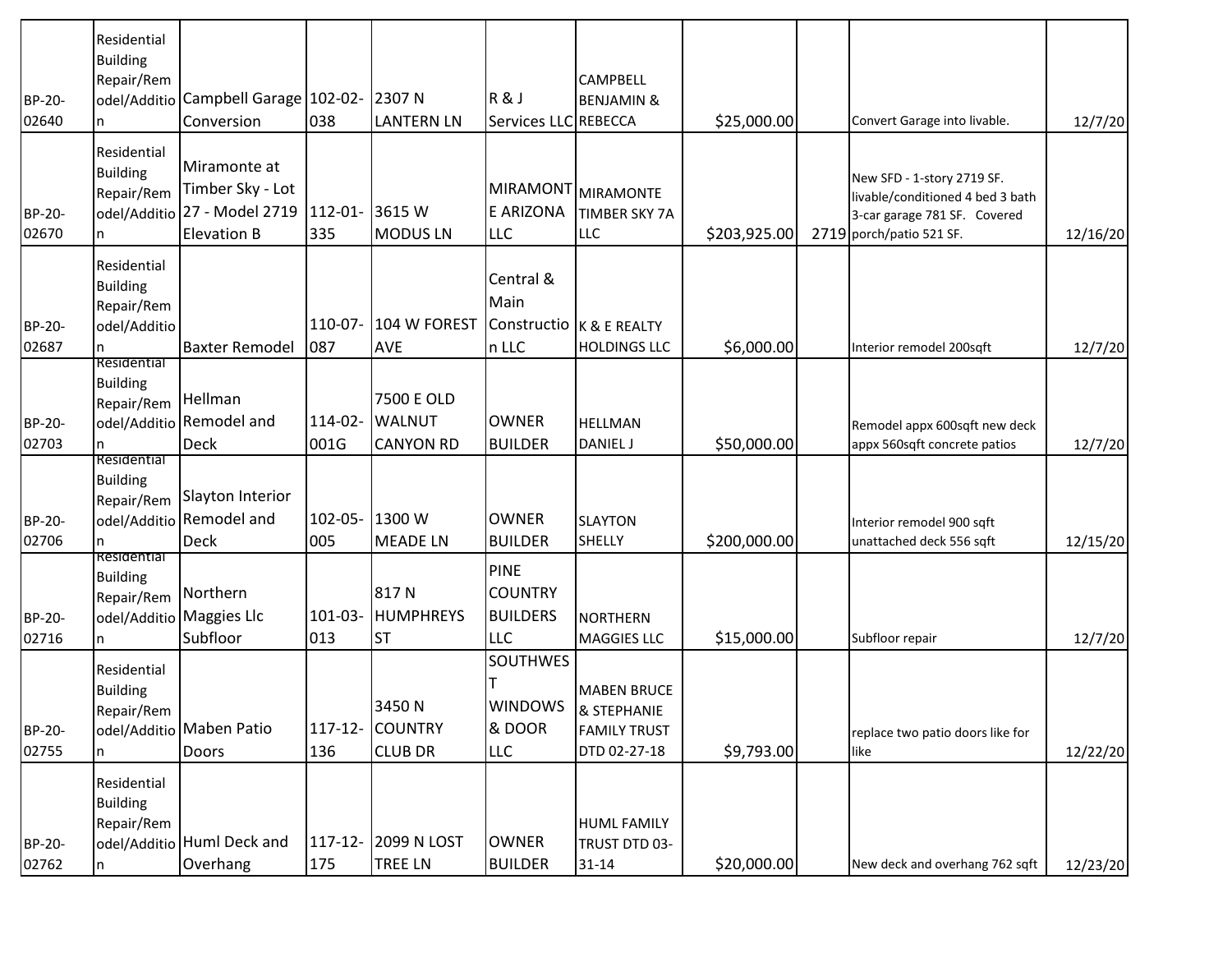|        | Residential                   |                           |            |                                 | SOUTHWES         |                      |              |                                                                |          |
|--------|-------------------------------|---------------------------|------------|---------------------------------|------------------|----------------------|--------------|----------------------------------------------------------------|----------|
|        | <b>Building</b><br>Repair/Rem |                           |            |                                 | <b>WINDOWS</b>   |                      |              |                                                                |          |
| BP-20- | odel/Additio                  |                           | 112-54-    | 2405 S ECLIPSE & DOOR           |                  |                      |              |                                                                |          |
| 02775  | n                             | Pope Windows              | 119        | LN.                             | <b>LLC</b>       | <b>POPE MARK L</b>   | \$5,085.00   | Replace one patio door like for<br>like                        | 12/18/20 |
|        | Residential                   |                           |            |                                 |                  |                      |              |                                                                |          |
|        | <b>Building</b>               |                           |            |                                 |                  |                      |              |                                                                |          |
|        | Repair/Rem                    |                           |            | 1075W                           |                  | LAUGHLIN             |              |                                                                |          |
| BP-20- | odel/Additio Laughlin         |                           | 112-53-    | DEADWOOD                        | Home             | <b>NOLANC&amp;</b>   |              |                                                                |          |
| 02812  | n.                            | Windows                   | 049        | <b>CT</b>                       | Depot USA        | <b>JOYCE M</b>       | \$2,281.00   | Retrofit three windows                                         | 12/21/20 |
|        | Residential                   |                           |            |                                 | <b>SOUTHWES</b>  |                      |              |                                                                |          |
|        | <b>Building</b>               |                           |            |                                 |                  | ARP-ROMERO           |              |                                                                |          |
|        | Repair/Rem                    |                           |            |                                 | <b>WINDOWS</b>   | <b>FAMILY LIVING</b> |              |                                                                |          |
| BP-20- |                               | odel/Additio Arp-Romero   | 109-12-    | 3474 NE                         | & DOOR           | TRUST DTD 07-        |              |                                                                |          |
| 02813  | n                             | Windows                   | 055        | <b>RAINIER LP</b>               | <b>LLC</b>       | 19-19                | \$8,798.00   | Replace 3 windows like for like                                | 12/28/20 |
|        | Residential                   |                           |            |                                 | SOUTHWES         |                      |              |                                                                |          |
|        | <b>Building</b>               |                           |            |                                 |                  |                      |              |                                                                |          |
|        | Repair/Rem                    |                           |            |                                 | <b>WINDOWS</b>   | <b>PETERSON</b>      |              |                                                                |          |
| BP-20- | odel/Additio Peterson         |                           | 117-11-    | 4700 E ORIOLE                   | & DOOR           | <b>BRENT VERNON</b>  |              |                                                                |          |
| 02830  | n                             | Windows                   | 115        | LN.                             | <b>LLC</b>       | & DIANA R            | \$13,779.00  | Replace 5 windows like for like                                | 12/22/20 |
|        | Residential                   |                           |            |                                 | <b>SOUTHWES</b>  |                      |              |                                                                |          |
|        | <b>Building</b>               |                           |            |                                 |                  |                      |              |                                                                |          |
|        | Repair/Rem                    |                           |            | 3207N                           | <b>WINDOWS</b>   |                      |              |                                                                |          |
| BP-20- | odel/Additio Perez-wen        |                           | 108-03-    | <b>SCHEVENE</b>                 | & DOOR           |                      |              | Replace 8 windows and 2 doors                                  |          |
| 02831  | n                             | Windows                   | 042        | <b>BLVD</b>                     | <b>LLC</b>       | <b>KENNEDY PAUL</b>  | \$29,299.00  | like for like                                                  | 12/21/20 |
|        | Residential                   |                           |            |                                 | <b>SOUTHWES</b>  |                      |              |                                                                |          |
|        | <b>Building</b>               |                           |            |                                 |                  |                      |              |                                                                |          |
|        | Repair/Rem                    |                           |            |                                 | <b>WINDOWS</b>   |                      |              |                                                                |          |
| BP-20- | odel/Additio Czernicki        |                           | $104 - 17$ | <b>1299 E TREVOR &amp; DOOR</b> |                  | <b>CZERNICKI</b>     |              | Replace 21 windows and 1 door                                  |          |
| 02838  | n                             | Windows                   | 002        | <b>WAY</b>                      | <b>LLC</b>       | PAULA ANN            | \$51,879.00  | like for like                                                  | 12/21/20 |
|        |                               |                           |            |                                 |                  |                      |              |                                                                |          |
|        |                               |                           |            |                                 |                  |                      |              | Installation of a 7.70 kW roof<br>mounted PV solar system on a |          |
|        |                               |                           |            |                                 |                  | <b>TURNER</b>        |              | detached patio cover - comprised                               |          |
|        |                               |                           |            |                                 |                  | <b>GRANTOR</b>       |              | of 23 Hanwha Q Cell 335 W                                      |          |
| BP-20- | Residential                   |                           | 102-08-    |                                 | Rooftop          | <b>TRUST DTD</b>     |              | modules and 23 Enphase IQ7+                                    |          |
| 02666  |                               | Photovoltaic Turner Solar | 012        | 527 W BEAL RD Solar LLC         |                  | 7/13/06              | \$23,395.00  | microinverters                                                 | 12/10/20 |
|        | Residential                   |                           |            |                                 |                  |                      |              |                                                                |          |
|        | Single                        |                           |            | 4139 E                          | <b>EARTH PRO</b> |                      |              |                                                                |          |
| BP-20- | Family                        | Axxo Properties           | 107-31-    | <b>WOODRIDGE</b>                | <b>EXCAVATIN</b> |                      |              |                                                                |          |
| 02250  | Detached                      | <b>SFD</b>                | 008        | LN <sub></sub>                  | G                | AXXO LLC             | \$200,000.00 | 2530 SFD 2530 livable/615 garage                               | 12/24/20 |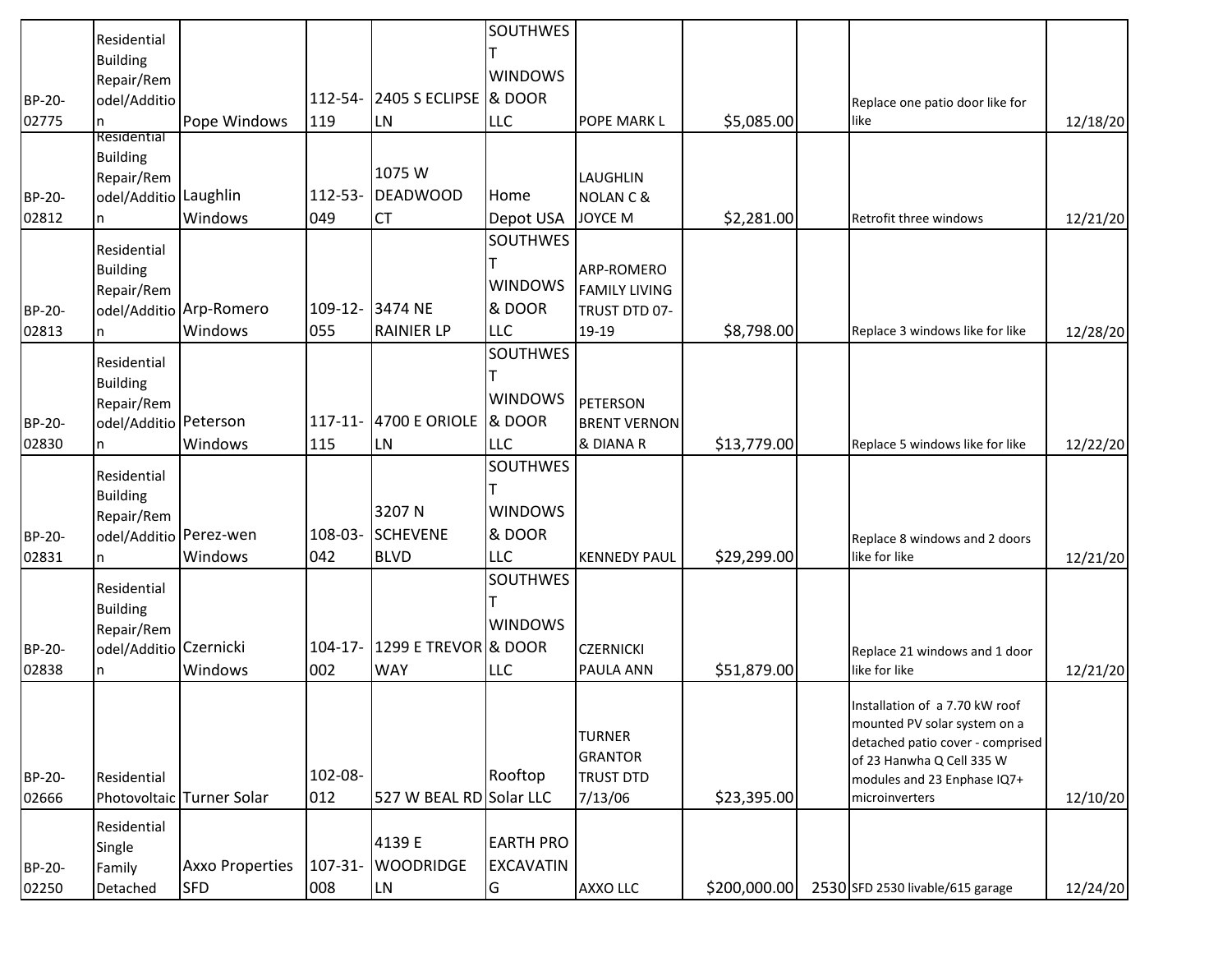| BP-20-<br>02376 | Residential<br>Single<br>Family<br>Detached | <b>Brookfield Trails</b><br><b>End SFD Model</b><br>1024 Lot 21                                        | 113-10-<br>024      | 5031 E<br><b>RETREAT CIR</b>                     | <b>Brookfield</b><br>Residential<br>Constructio<br>n LLC           | <b>TRAILSEND</b><br><b>RETREAT LLC</b>                   | \$195,000.00 | 1-Story; 1024 SF<br>livable/conditioned 2-BR; 2-BA;<br>Elevation B: 224 SF covered<br>porch/patio option 252 SF<br>1024 Detached SF garage option                                            | 12/16/20 |
|-----------------|---------------------------------------------|--------------------------------------------------------------------------------------------------------|---------------------|--------------------------------------------------|--------------------------------------------------------------------|----------------------------------------------------------|--------------|----------------------------------------------------------------------------------------------------------------------------------------------------------------------------------------------|----------|
| BP-20-<br>02391 | Residential<br>Single<br>Family<br>Detached | Riggs Homes -<br><b>SFR</b>                                                                            | 114-09-<br>139      | 1630N<br><b>SLIPPERY ROCK RIGGS</b><br><b>RD</b> | HOMES INC 12/13/16                                                 | THIELE LIVING<br>TRUST U/A DTD                           | \$340,000.00 | New Single Family Dwelling: 1-<br>Story; 4-BR; 2.5-BA; 2211-SF<br>Livable; 828.5-SF 2-Car Garage;<br>118-SF Rear Uncovered Deck; 68-<br>2211 SF Front Covered Porch.                         | 12/9/20  |
| BP-20-<br>02459 | Residential<br>Single<br>Family<br>Detached | Miramonte at<br>Timber Sky - Lot<br>11 - Model 2196<br><b>Elevation B</b>                              | $112 - 01$<br>319   | <b>2549 S OWEN</b><br><b>WAY</b>                 | <b>MIRAMONT</b><br>E ARIZONA<br><b>LLC</b>                         | MIRAMONTE<br><b>TIMBER SKY 7A</b><br>LLC                 | \$164,700.00 | 2 story SFD 2196 SF3 bed 2.5<br>bath Garage 458 SF covered<br>2196 porches 245 SF                                                                                                            | 12/3/20  |
| BP-20-<br>02460 | Residential<br>Single<br>Family<br>Detached | Miramonte at<br>Timber Sky - Lot<br>12 - Model 2196<br><b>Elevation A</b>                              | 112-01-<br>320      | <b>2541 S OWEN</b><br><b>WAY</b>                 | E ARIZONA<br><b>LLC</b>                                            | MIRAMONT MIRAMONTE<br><b>TIMBER SKY 7A</b><br><b>LLC</b> | \$164,700.00 | 2 story SFD 2196 SF 3 bed 2.5<br>bath Garage 458 SF covered<br>2196 porches 428 SF                                                                                                           | 12/3/20  |
| BP-20-<br>02493 | Residential<br>Single<br>Family<br>Detached | Brookfield -<br>Trails End Lot 6 -<br>Model 1325<br><b>Elevation B</b>                                 | $113 - 10 -$<br>009 | 4984 E<br><b>RETREAT CIR</b>                     | <b>Brookfield</b><br>Residential<br>Constructio TRAILSEND<br>n LLC | <b>RETREAT LLC</b>                                       | \$215,000.00 | New 2-story Detached SFD-1390<br>SF. Livable/Conditioned 3<br>1390 bedroom 2.5 bath.                                                                                                         | 12/10/20 |
| BP-20-<br>02557 | Residential<br>Single<br>Family<br>Detached | AXXO Presidio in<br>the Pines - Lot<br>129 B - Model<br>1575                                           | $112 - 62 -$<br>331 | 2269 W<br>MISSION<br><b>TIMBER CIR</b>           | <b>EARTH PRO</b><br><b>EXCAVATIN</b><br>G                          | AXXO LLC                                                 | \$150,000.00 | Detached SFD 2-Story; 3-BR; 2-<br>BA; 1575-SF Livable; 589-SF<br>1575 Garage; 42-SF Covered Porch.                                                                                           | 12/24/20 |
| BP-20-<br>02585 | Residential<br>Single<br>Family<br>Detached | Orion at<br>Timbersky - Lot<br>62 - Model<br>TS2303A W/10<br>Ft Covered Porch 112-01- 3909 W<br>Option | 228                 | <b>ELECTRA DR</b>                                | <b>CAPSTONE</b><br>HOMES LLC LLC                                   | ABBOTT-<br><b>RHOTON</b><br><b>INVESTMENTS</b>           | \$138,180.00 | Single Family Dwelling: 3-BR; 2.5-<br>BA; 2303-SF Livable (1448-SF<br>Lower Level; 855-SF Upper Level);<br>479-SF 2-Car Garage; 377 SF<br>Covered Porch; 54-SF Rear<br>2303 Uncovered Porch. | 12/1/20  |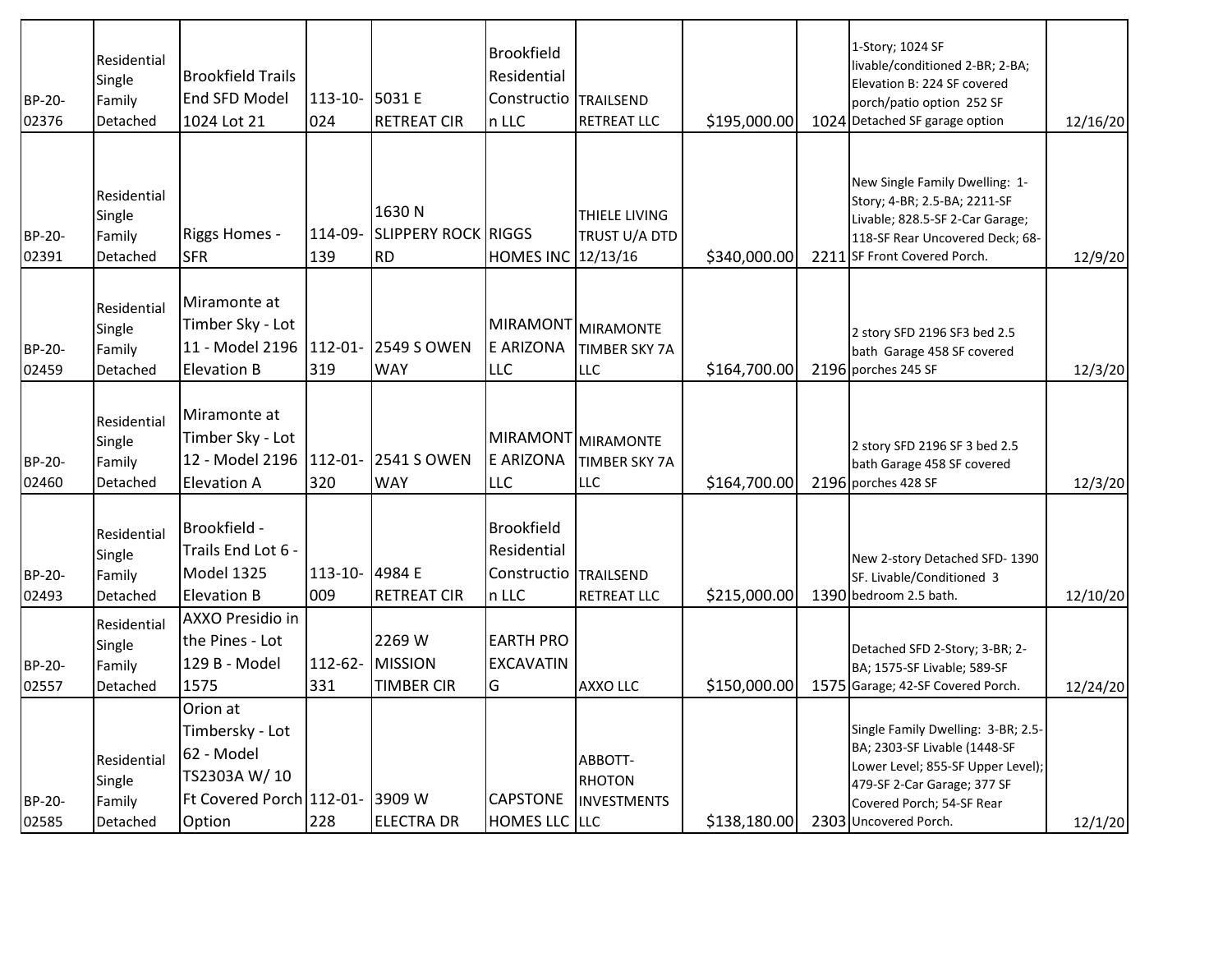| BP-20-<br>02588 | Residential<br>Single<br>Family<br>Detached | <b>Capstone Orion</b><br>at Timber Sky -<br>Lot 64 - Model<br>TS2299A W/<br>Patio Option         | 112-01-<br>230 | 3593 W<br><b>ELECTRA DR</b>                                             | CAPSTONE<br>HOMES LLC LLC | ABBOTT-<br>RHOTON<br>INVESTMENTS                         | \$137,940.00 | 1-Story; 2299-SF Livable; 3-BR;<br>2.5-BA; 168-SF Covered Front<br>porch; 262-SF Covered Rear<br>2299 Porch; 473-SF 2-Car Garage                                      | 12/1/20  |
|-----------------|---------------------------------------------|--------------------------------------------------------------------------------------------------|----------------|-------------------------------------------------------------------------|---------------------------|----------------------------------------------------------|--------------|-----------------------------------------------------------------------------------------------------------------------------------------------------------------------|----------|
| BP-20-<br>02622 | Residential<br>Single<br>Family<br>Detached | <b>Capstone Orion</b><br>at Timber Sky -<br>Lot 26 - Model<br>TS1471B W/ No<br><b>Options</b>    | 112-01-<br>192 | 3572 W ALTAIR CAPSTONE<br><b>WAY</b>                                    | HOMES LLC LLC             | ABBOTT-<br>RHOTON<br>INVESTMENTS                         | \$88,260.00  | New detached SFD - 3-BR; 2-BA; 1-<br>Story; 1471-SF Livable; 426-SF<br>Garage; 250-SF Front Covered<br>1471 Porch; 73-SF Rear Covered Porch                           | 12/1/20  |
| BP-20-<br>02636 | Residential<br>Single<br>Family<br>Detached | Miramonte at<br>Timber Sky - Lot<br>25 - Model 3051 112-01-<br>Elev B                            | 333            | $\begin{array}{c} \n\textbf{2435 S}\n\end{array}$<br><b>POLARIS WAY</b> | E ARIZONA<br><b>LLC</b>   | MIRAMONT MIRAMONTE<br><b>TIMBER SKY 7A</b><br><b>LLC</b> | \$228,825.00 | 2-story 3056 SF.<br>livable/conditioned 4 bed 4.5<br>bath 2-car garage 485 SF. Front<br>Covered patio/porch 98 SF. Rear<br>3056 Covered patio/porch 297 SF.           | 12/3/20  |
| BP-20-<br>02661 | Residential<br>Single<br>Family<br>Detached | Miramonte at<br>Timbersky - Lot<br>16 - Model 1991   112-01-   2509 S OWEN<br><b>Elevation B</b> | 324            | <b>WAY</b>                                                              | E ARIZONA<br><b>LLC</b>   | MIRAMONT MIRAMONTE<br>TIMBER SKY 7A<br><b>LLC</b>        | \$149,325.00 | New SFD-1-story 1991 SF.<br>livable/conditioned 3 bed 2.5<br>bath 2-car garage 494 SF.<br>Elevation B- Covered porch/patio<br>1991 378 SF.                            | 12/16/20 |
| BP-20-<br>02662 | Residential<br>Single<br>Family<br>Detached | Miramonte at<br>Timber Sky - Lot<br>24 - Model 1991   112-01-<br><b>Elevation B</b>              | 332            | 3600 W<br><b>MODUSLN</b>                                                | E ARIZONA<br><b>LLC</b>   | MIRAMONT MIRAMONTE<br><b>TIMBER SKY 7A</b><br><b>LLC</b> | \$149,325.00 | New SFD-1-story 1991 SF.<br>livable/conditioned 3 bed 2.5<br>bath 2-car garage 494 SF.<br>Elevation B- Covered porch/patio<br>1991 378 SF.                            | 12/16/20 |
| BP-20-<br>02663 | Residential<br>Single<br>Family<br>Detached | Miramonte at<br>Timbersky - Lot<br>28 - Model 1991   112-01- 3623 W<br><b>Elevation A</b>        | 336            | <b>MODUSLN</b>                                                          | E ARIZONA<br><b>LLC</b>   | MIRAMONT MIRAMONTE<br>TIMBER SKY 7A<br><b>LLC</b>        | \$149,325.00 | New SFD - - 1-story 1991 SF.<br>livable/conditioned 3 bed 2.5<br>bath 2-car garage 494 SF.<br>Elevation A-Covered porch/patio<br>1991 344 SF.                         | 12/16/20 |
| BP-20-<br>02665 | Residential<br>Single<br>Family<br>Detached | Miramonte at<br>Timbersky - Lot<br>29- Model 3051<br><b>Elevation A</b>                          | 337            | 112-01- 3631 W<br>MODUS LN                                              | E ARIZONA<br><b>LLC</b>   | MIRAMONT MIRAMONTE<br>TIMBER SKY 7A<br><b>LLC</b>        | \$228,825.00 | New SFD - 2-story 3056 SF.<br>livable/conditioned 4 bed 4.5<br>bath 2-car garage 485 SF. Front<br>Covered patio/porch 98 SF. Rear<br>3056 Covered patio/porch 297 SF. | 12/16/20 |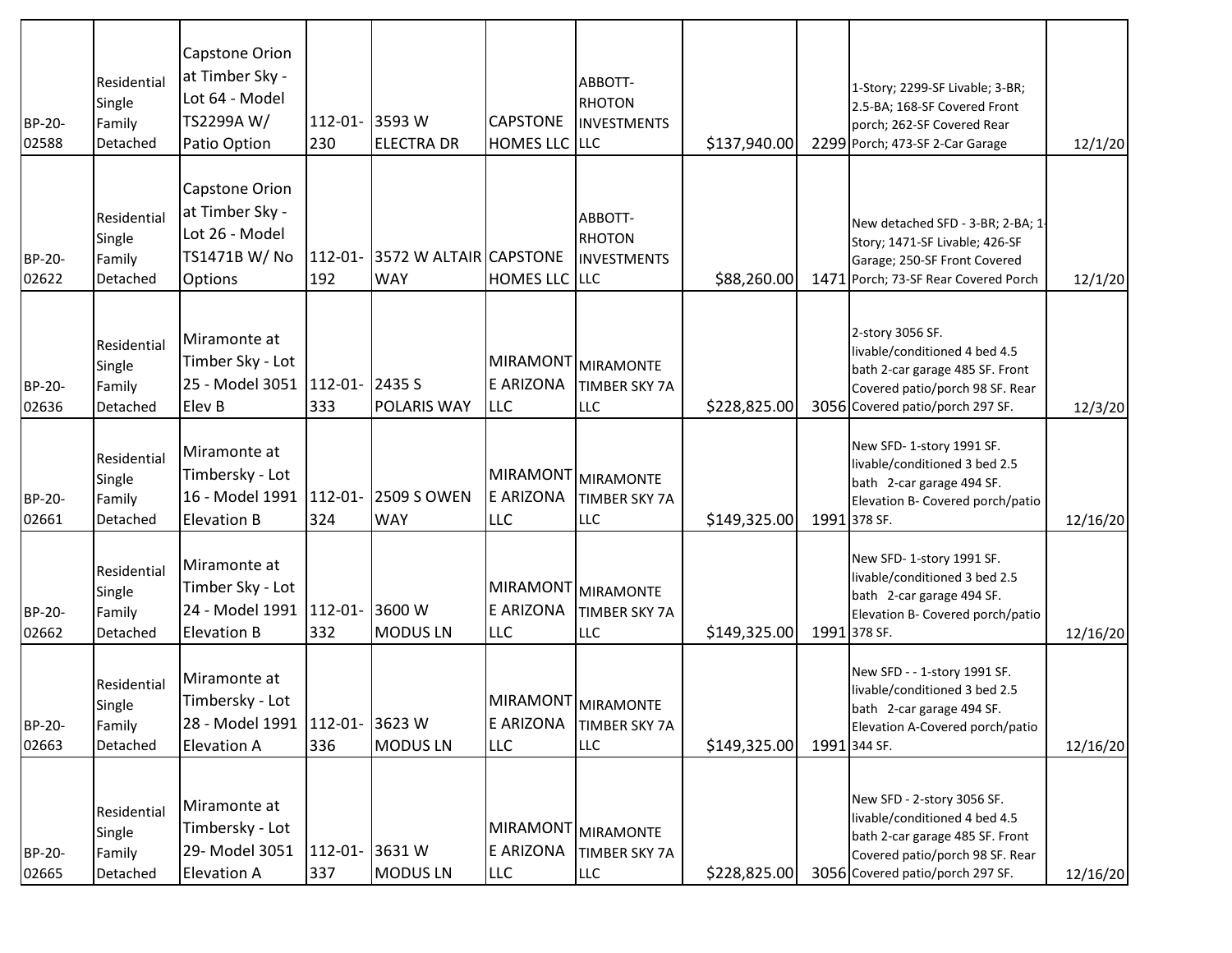| Residential<br>Single<br>Family<br>Detached | Miramonte at<br>Timber Sky - Lot<br>15 - Model 2719<br><b>Elevation A</b> | 323                 | <b>WAY</b>                                       | E ARIZONA<br><b>LLC</b>                                                                                     | <b>TIMBER SKY 7A</b><br><b>LLC</b>                               |                                                                                                                                                | New SFD -1-story 2719 SF.<br>livable/conditioned 3 bed 2.5<br>bath 2-car garage 561 SF.                                                        | 12/10/20                                               |
|---------------------------------------------|---------------------------------------------------------------------------|---------------------|--------------------------------------------------|-------------------------------------------------------------------------------------------------------------|------------------------------------------------------------------|------------------------------------------------------------------------------------------------------------------------------------------------|------------------------------------------------------------------------------------------------------------------------------------------------|--------------------------------------------------------|
| Roofing                                     | <b>Smith Roof</b>                                                         | 102-06-<br>043D     | 1380N                                            | Behmer<br>Industries                                                                                        | <b>SMITH JAMES</b><br><b>RAY ALLEN &amp;</b><br><b>DONNA SUE</b> |                                                                                                                                                | Tear off re-roof - no wood shake<br>or shingles allowed                                                                                        | 12/1/20                                                |
| Roofing                                     | McMurphy Roof                                                             | 105-13-<br>020      | <b>DR</b>                                        | Behmer<br>Inc                                                                                               | <b>MELISSA K</b><br><b>WARSTLER &amp;</b><br><b>SHANE T</b>      |                                                                                                                                                | Tear off re-roof no wood shake<br>or shingles allowed                                                                                          | 12/1/20                                                |
| Roofing                                     | Anderson Roof                                                             | $117 - 12 -$<br>083 | 2040 <sub>N</sub><br>SOUTHERN<br><b>HILLS DR</b> | <b>IDEAL</b><br><b>ROOFING</b><br><b>INC</b>                                                                | ANDERSON<br><b>FAMILY TRUST</b><br>05-07-04                      |                                                                                                                                                | Tear off re-roof no wood shake<br>or shingles allowed                                                                                          | 12/1/20                                                |
| Roofing                                     | <b>Aldrich Roof</b>                                                       | 112-49-<br>276      | 2412W<br><b>CORONADO</b><br>AVE                  | <b>OWNER</b><br><b>BUILDER</b>                                                                              | <b>ALDRICH</b><br><b>TRAVIS RYAN &amp;</b><br><b>ELIZABETH N</b> |                                                                                                                                                | Tear off re-roof no wood shake<br>or shingles allowed                                                                                          | 12/1/20                                                |
| Roofing                                     | Gattica-Haynes<br>Roof                                                    | $107 - 25 -$<br>017 | <b>SANDSTONE</b><br><b>WAY</b>                   | Prostruct                                                                                                   | <b>GATICA</b>                                                    |                                                                                                                                                | Tear off re-roof no wood shake<br>or shingles allowed                                                                                          | 12/2/20                                                |
| Roofing                                     | <b>Craig Roof</b>                                                         | 037                 | <b>DARLEEN DR</b>                                | <b>MCR</b><br>Roofing                                                                                       | <b>GILL TIMOTHY</b>                                              |                                                                                                                                                | Tear off re-roof no wood shake<br>or shingles allowed                                                                                          | 12/2/20                                                |
| Roofing                                     | Deasy Roof                                                                | 074                 | <b>FOXGLENN ST</b>                               | <b>IDEAL</b><br><b>ROOFING</b><br><b>INC</b>                                                                | <b>DEASY</b><br><b>AMETHYST A &amp;</b><br><b>PAUL J</b>         |                                                                                                                                                | Tear off re-roof no wood shake<br>or shingles allowed                                                                                          | 12/2/20                                                |
| Roofing                                     | Castillo Roof                                                             | 103-30-<br>037A     | <b>VICTORIA WAY</b>                              | Prostruct                                                                                                   | <b>CASTILLO</b><br><b>REBECCA</b>                                |                                                                                                                                                | Tear off reroof no wood shake or<br>shingles allowed                                                                                           | 12/2/20                                                |
|                                             |                                                                           | 117-15-             | 2047 N<br><b>COUNTRY</b>                         | All Seasons                                                                                                 | LIEM JAMES &<br><b>MARY FAMILY</b><br><b>SURVIVORS</b>           |                                                                                                                                                | Tear off re-roof no wood shake                                                                                                                 | 12/2/20                                                |
|                                             | Roofing                                                                   | Liem Roof           | 001                                              | <b>2517 S OWEN</b><br>$112 - 01 -$<br>2803N<br>111-07- 2900 W<br>107-18- 1536 N<br>3135 S<br><b>CLUB DR</b> | <b>ROCKRIDGE RD Inc</b><br>516 E BENNETT Industries              | <b>MIRAMONT</b> MIRAMONTE<br><b>MCMURPHY</b><br><b>Builders LLC MARCELA</b><br><b>Builders LLC MARIE</b><br>TRUST DTD 03-<br>Roofing LLC 04-02 | \$203,925.00<br>\$16,000.00<br>\$17,900.00<br>\$10,760.00<br>\$5,800.00<br>\$21,154.00<br>\$6,500.00<br>\$9,130.00<br>\$8,312.00<br>\$6,000.00 | 2719 Covered porch/patio 521 SF<br>or shingles allowed |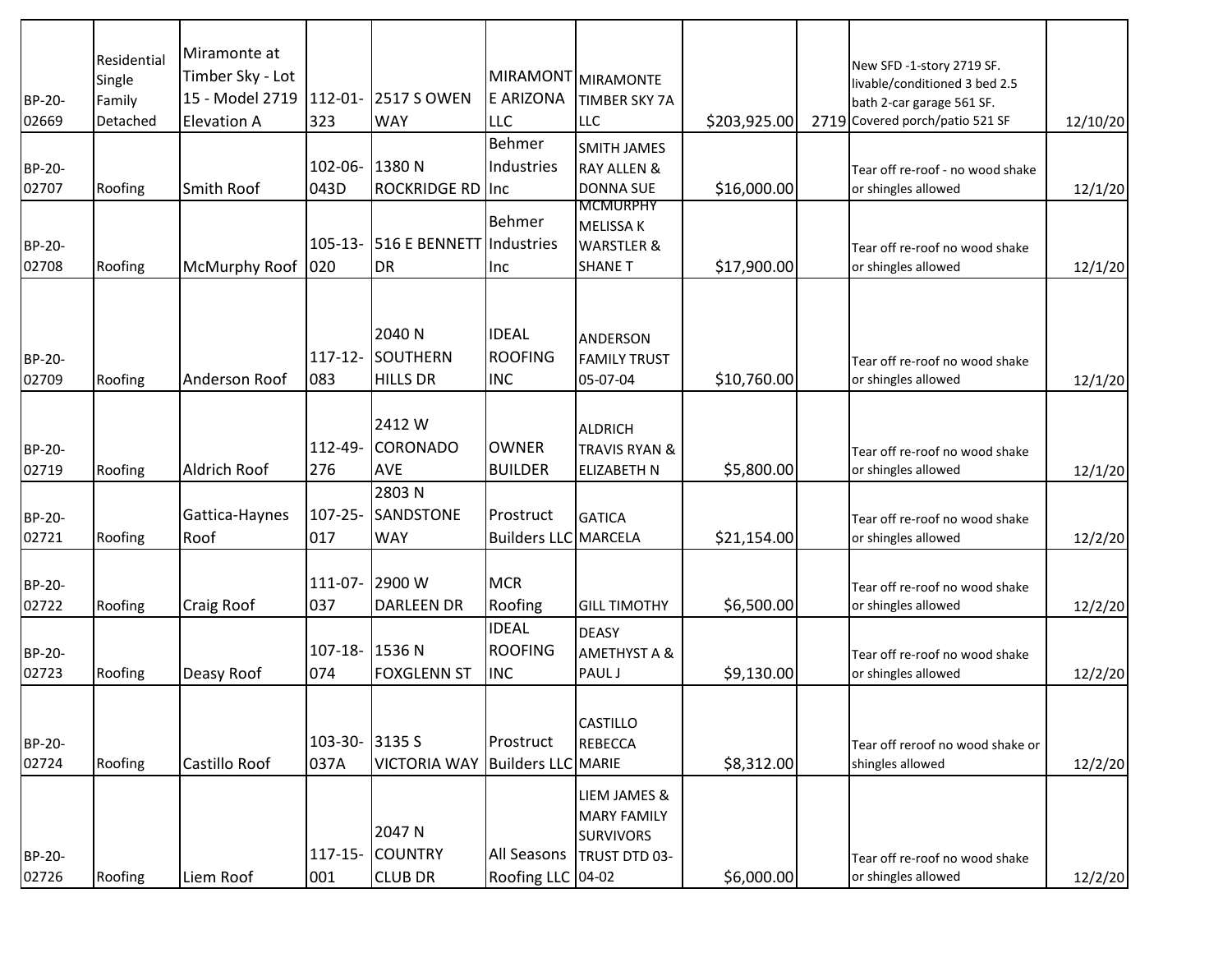|                 |         |                    | 111-16- 3343 N        |                                           | <b>HAVASU</b>                             | LEMBKE<br><b>FAMILY TRUST</b>                                              |             |                                                       |          |
|-----------------|---------|--------------------|-----------------------|-------------------------------------------|-------------------------------------------|----------------------------------------------------------------------------|-------------|-------------------------------------------------------|----------|
| BP-20-<br>02733 | Roofing | Lembke Roof        | 034                   | <b>ESTATES ST</b>                         | <b>ROOFING</b>                            | DTD 05-03-17                                                               | \$9,000.00  | Tear off re-roof no wood shake<br>or shingles allowed | 12/3/20  |
| BP-20-<br>02734 | Roofing | <b>Rose Roof</b>   | 100-02-<br>071        | 610 W PIUTE<br>RD                         | <b>HAVASU</b><br><b>ROOFING</b>           | <b>ROSE FAMILY</b><br><b>RVCBL TRUST</b>                                   | \$12,500.00 | Tear off re-roof no wood shake<br>or shingles allowed | 12/3/20  |
| BP-20-<br>02735 | Roofing | Spencer Roof       | 005J                  | 109-11- 1820 E SIXTH<br><b>AVE</b>        | Prostruct<br>Builders LLC 4-15            | TRIPLE J LIVING<br>TRST U/A DTD 5-                                         | \$9,787.00  | Tear off re-roof no wood shake<br>or shingles allowed | 12/3/20  |
| BP-20-<br>02736 | Roofing | Gobeil Roof        | 107-03-<br>110A       | <b>2104 N FIRST</b><br><b>ST</b>          | Prostruct<br>Builders LLC 4-15            | TRIPLE J LIVING<br>TRST U/A DTD 5-                                         | \$8,551.00  | Tear off re-roof no wood shake<br>or shingles allowed | 12/3/20  |
| BP-20-<br>02742 | Roofing | <b>Franz Roof</b>  | 108-04- 3013 E<br>006 | <b>LOCKETT RD</b>                         |                                           | <b>SCHMELZLE</b><br>PETER E                                                |             | Tear off re-roof no wood shake<br>or shingles allowed | 12/3/20  |
| BP-20-<br>02743 | Roofing | <b>Martin Roof</b> | 013                   | 111-21- 3281 W LOIS<br><b>LN</b>          | Prostruct<br>Builders LLC 13-17           | <b>MARTIN JOHN</b><br>& ROBYN<br>TRUST DTD 12-                             | \$10,212.00 | Tear off re-roof no wood shake<br>or shingles allowed | 12/4/20  |
| BP-20-<br>02750 | Roofing | Hartman Roof       | 107-17- 1809 N<br>118 | <b>BUCKSKIN WAY Builders LLC JUDITH A</b> | Prostruct                                 | <b>HARTMAN</b><br>DAVID E &                                                | \$11,538.00 | Tear off re-roof no wood shake<br>or shingles allowed | 12/7/20  |
| BP-20-<br>02751 | Roofing | Hoffman Roof       | 100-05-<br>015D       | 451 W ELM<br>AVE                          | Prostruct                                 | <b>HOFFMAN</b><br><b>LARRY F &amp;</b><br><b>Builders LLC NELDA LORENE</b> | \$6,764.00  | Tear off re-roof no wood shake<br>or shingles allowed | 12/7/20  |
| BP-20-<br>02752 | Roofing | Chotena Roof       | 117-27-<br>044        | 2601N<br><b>WALNUT</b><br><b>CREEK DR</b> | Prostruct<br><b>Builders LLC MONA C</b>   | <b>CHOTENA</b><br><b>THOMASL&amp;</b>                                      | \$10,183.00 | Tear off re-roof no wood shake<br>or shingle allowed  | 12/7/20  |
| BP-20-<br>02753 | Roofing | Spencer Roof       | 012                   | 107-05- 1617 N MAIN Prostruct<br> ST      | Builders LLC 4-15                         | <b>TRIPLE J LIVING</b><br>TRST U/A DTD 5-                                  | \$10,653.00 | Tear off re-roof no wood shake<br>or shingles allowed | 12/7/20  |
| BP-20-<br>02759 | Roofing | Hoffman Roof       | 035                   | 102-07- 1707 N FORT<br><b>VALLEY RD</b>   | Prostruct<br><b>Builders LLC JUDITH K</b> | <b>HOFFMAN</b><br><b>GARRY L &amp;</b>                                     | \$11,986.00 | Tear off re-roof no wood shake<br>or shingles allowed | 12/11/20 |
| BP-20-<br>02761 | Roofing | <b>Braden Roof</b> | 117-27- 6644 E<br>117 | <b>ANAZAZI DR</b>                         | Prostruct                                 | <b>BRADEN RALPH</b><br>Builders LLC L & SANDRA B                           | \$10,118.00 | Tear off re-roof no wood shake<br>or shingles allowed | 12/11/20 |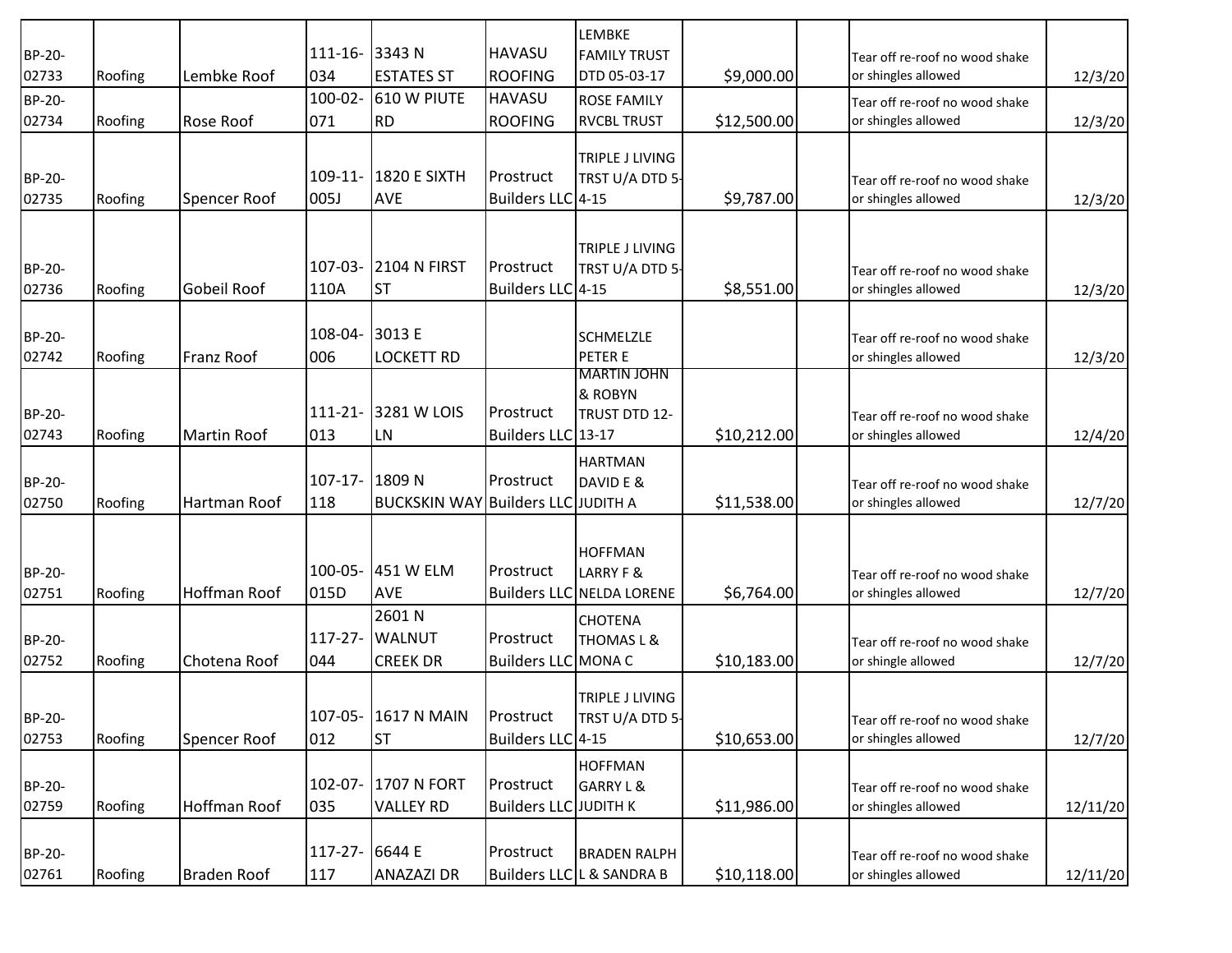| BP-20-<br>02772 | Roofing | <b>Simmons Roof</b>         | 112-49-<br>170        | 1517 S<br>BURLINGTON<br><b>ST</b>         | High<br>Elevation<br>Roofing LLC DANIEL             | <b>SORENSEN</b>                                                                           | \$8,643.00  | Tear off re-roof no wood shake<br>or shingles allowed   | 12/8/20  |
|-----------------|---------|-----------------------------|-----------------------|-------------------------------------------|-----------------------------------------------------|-------------------------------------------------------------------------------------------|-------------|---------------------------------------------------------|----------|
| BP-20-<br>02773 | Roofing | Ramirez Roof                | $117 - 23 -$<br>004   | <b>2626 N RIO DE</b><br><b>FLAG DR</b>    | High<br>Elevation<br>Roofing LLC KIMBERLY A         | <b>RAMIREZ</b>                                                                            | \$7,940.00  | Tear off re-roof no wood shake<br>or shingles allowed   | 12/8/20  |
| BP-20-<br>02774 | Roofing | Davis Roof                  | 117-27-<br>049        | 2531N<br><b>WALNUT</b><br><b>CREEK DR</b> | Prostruct<br><b>Builders LLC NANCY</b>              | DAVIS KELLY &                                                                             | \$15,290.00 | Tear off re-roof no wood shake<br>or shingles allowed   | 12/8/20  |
| BP-20-<br>02786 | Roofing | Marino Roof                 | 111-21-<br>009        | 3345 W LOIS<br>LN.                        | <b>HAVASU</b><br><b>ROOFING</b>                     | <b>BOND WADE S</b><br>& JOY E                                                             | \$11,000.00 | Tear off re-roof - no wood shake<br>or shingles allowed | 12/10/20 |
| BP-20-<br>02793 | Roofing | <b>Trumpet Hill</b><br>Roof | 117-29-<br>014        | 6080 E<br>ABINEAU<br><b>CANYON DR</b>     | High<br>Elevation                                   | <b>TRUMPET HILL</b><br><b>REVOCABLE</b><br><b>LIVING TRUST</b><br>Roofing LLC DTD 4-18-14 | \$14,711.00 | Tear off re-roof no wood shake<br>or shingles allowed   | 12/14/20 |
| BP-20-<br>02794 | Roofing | Damon Roof                  | 113-08-<br>071        | 4928 E<br><b>VERKAMP DR</b>               | High<br>Elevation<br>Roofing LLC MEGANNE L          | <b>DAMON</b>                                                                              | \$6,240.00  | Tear off re-roof no wood shake<br>or shingles allowed   | 12/14/20 |
| BP-20-<br>02797 | Roofing | Christensen Roof 004        | $108 - 11$            | 3008 N TINDLE<br><b>BLVD</b>              | Prostruct<br><b>Builders LLC TRUST</b>              | <b>HARRIS</b><br>LEMUEL J &<br><b>PEGGY S</b><br><b>FAMILY LIVING</b>                     | \$11,255.00 | Tear off re-roof no wood shake<br>or shingles allowed   | 12/11/20 |
| BP-20-<br>02800 | Roofing | Nelson Roof                 | 013                   | 111-13- 3095 W<br><b>BRENDALP</b>         | <b>POLARIS</b><br><b>RESTORATI</b><br><b>ON INC</b> | <b>NELSON GARY T</b><br>& VITORIA T                                                       | \$3,000.00  | Tear off re-roof no wood shake<br>or shingles allowed   | 12/14/20 |
| BP-20-<br>02801 | Roofing | <b>Dicus Roof</b>           | 110-07- 1509 N<br>052 | <b>TURQUOISE DRON INC</b>                 | <b>POLARIS</b><br><b>RESTORATI</b>                  | <b>DICUS JEFF</b>                                                                         | \$3,000.00  | Tear off re-roof no wood shake<br>or shingles allowed   | 12/14/20 |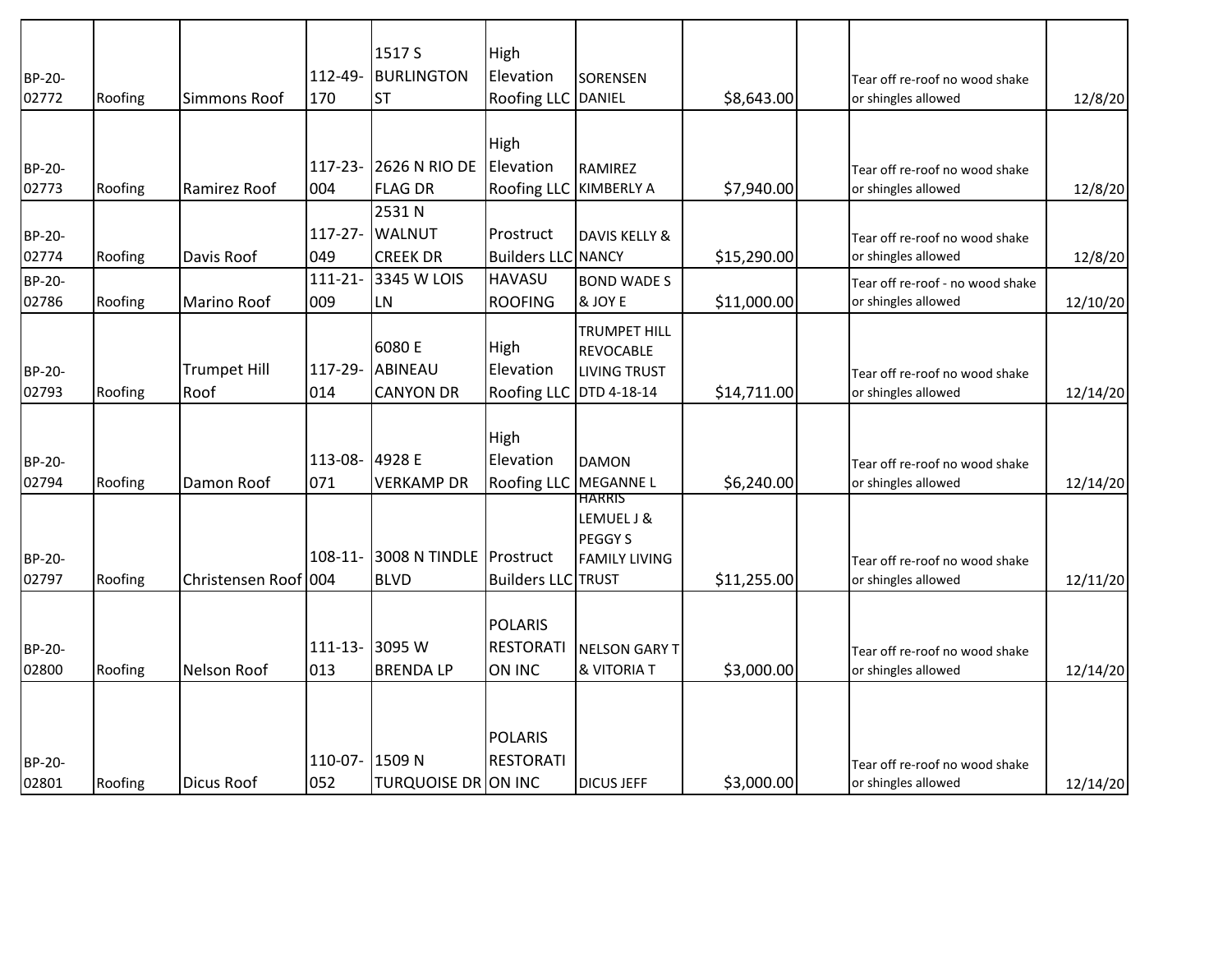| BP-20-          |         |                    |                       | 111-16- 3329 N CREST                     | <b>POLARIS</b><br><b>RESTORATI</b>                  | <b>MEYER JEFFREY</b><br>A SR & ELLEN M<br>TRUSTEES;<br>MEYER JA SR &<br><b>EM LVNG</b><br>TRUST DTD 10- |             | Tear off re-roof no wood shake                        |          |
|-----------------|---------|--------------------|-----------------------|------------------------------------------|-----------------------------------------------------|---------------------------------------------------------------------------------------------------------|-------------|-------------------------------------------------------|----------|
| 02802           | Roofing | Meyer Roof         | 017                   | lst                                      | <b>ON INC</b>                                       | 8-84                                                                                                    | \$3,000.00  | or shingles allowed                                   | 12/14/20 |
| BP-20-<br>02803 | Roofing | Harsh Roof         | 109-10-<br>091        | <b>2906 N EAST</b><br><b>ST</b>          | Prostruct                                           | <b>HARSH LEORA</b><br><b>LIVING TRUST</b><br>Builders LLC DTD 07-30-09                                  | \$3,000.00  | Tear off reroof no wood shake or<br>shingles allowed  | 12/14/20 |
| BP-20-<br>02816 | Roofing | <b>Tanney Roof</b> | 014                   | 104-11- 42 S TRAIL OF<br>THE WOODS       | <b>IDEAL</b><br><b>ROOFING</b><br><b>INC</b>        | <b>TANEY</b><br><b>ROSANNA</b><br>MARIEKE                                                               | \$5,990.00  | Tear off re-roof no wood shake<br>or shingles allowed | 12/15/20 |
| BP-20-<br>02818 | Roofing | Peaks MHP Llc      | 113-17-<br>002N       | 6110N<br>HIGHWAY 89<br>UNIT <sub>5</sub> | <b>POLARIS</b><br><b>RESTORATI</b><br><b>ON INC</b> | PEAKS MHP LLC                                                                                           | \$3,000.00  | Tear off re-roof no wood shake<br>or shingles allowed | 12/15/20 |
| BP-20-<br>02824 | Roofing | Warniment Roof 075 | 101-31-               | 1055N<br>MANZANITA<br><b>WAY</b>         | Prostruct<br><b>Builders LLC DANIEL A</b>           | WARNIMENT                                                                                               | \$5,171.00  | Tear off re-roof no wood shake<br>or shingles allowed | 12/16/20 |
| BP-20-<br>02826 | Roofing | Kleiner Roof       | 107-02- 2025 N<br>093 | <b>CENTER ST</b>                         | <b>HAVASU</b><br><b>ROOFING</b>                     | <b>KLEINER</b><br>PENNIE & GREG<br><b>FAMILY TRUST</b><br>DTD 03-11-10                                  | \$5,000.00  | Tear off re-roof no wood shake<br>or shingles allowed | 12/16/20 |
| BP-20-<br>02834 | Roofing | Corcoran Roof      | 101-30-<br>019        | 806 E DAVID<br><b>I</b> DR               | Prostruct<br><b>Builders LLC SHERRIL</b>            | <b>CORCORAN</b><br>DAVID T &                                                                            | \$10,269.00 | Tear off re-roof no wood shake<br>or shingles allowed | 12/17/20 |
| BP-20-<br>02854 | Roofing | Peak Roof          | 102-02- 2212 N<br>045 | <b>LANTERN LN</b>                        | Surebuild<br><b>LLC</b>                             | PEAK ASHLEY B                                                                                           | \$14,918.00 | Tar off re-roof no wood shake or<br>shingles allowed  | 12/21/20 |
| BP-20-<br>02855 | Roofing | Demos Roof         | 114-17- 1058 N<br>011 | <b>WAKONDA ST</b>                        | Prostruct                                           | <b>GILMORE</b><br><b>FAMILY TRUST</b><br>Builders LLC DTD 10-12-16                                      | \$18,173.00 | Tear off re-roof no wood shake<br>or shingles allowed | 12/21/20 |
| BP-20-<br>02856 | Roofing | Martinez Roof      | 108-03-<br>068        | 3419 N ALTA<br><b>VISTA DR</b>           | Prostruct<br><b>Builders LLC EMMANUEL</b>           | MARTINEZ<br>ERIKA &                                                                                     | \$5,617.00  | Tear off re-roof no wood shake<br>or shingles allowed | 12/21/20 |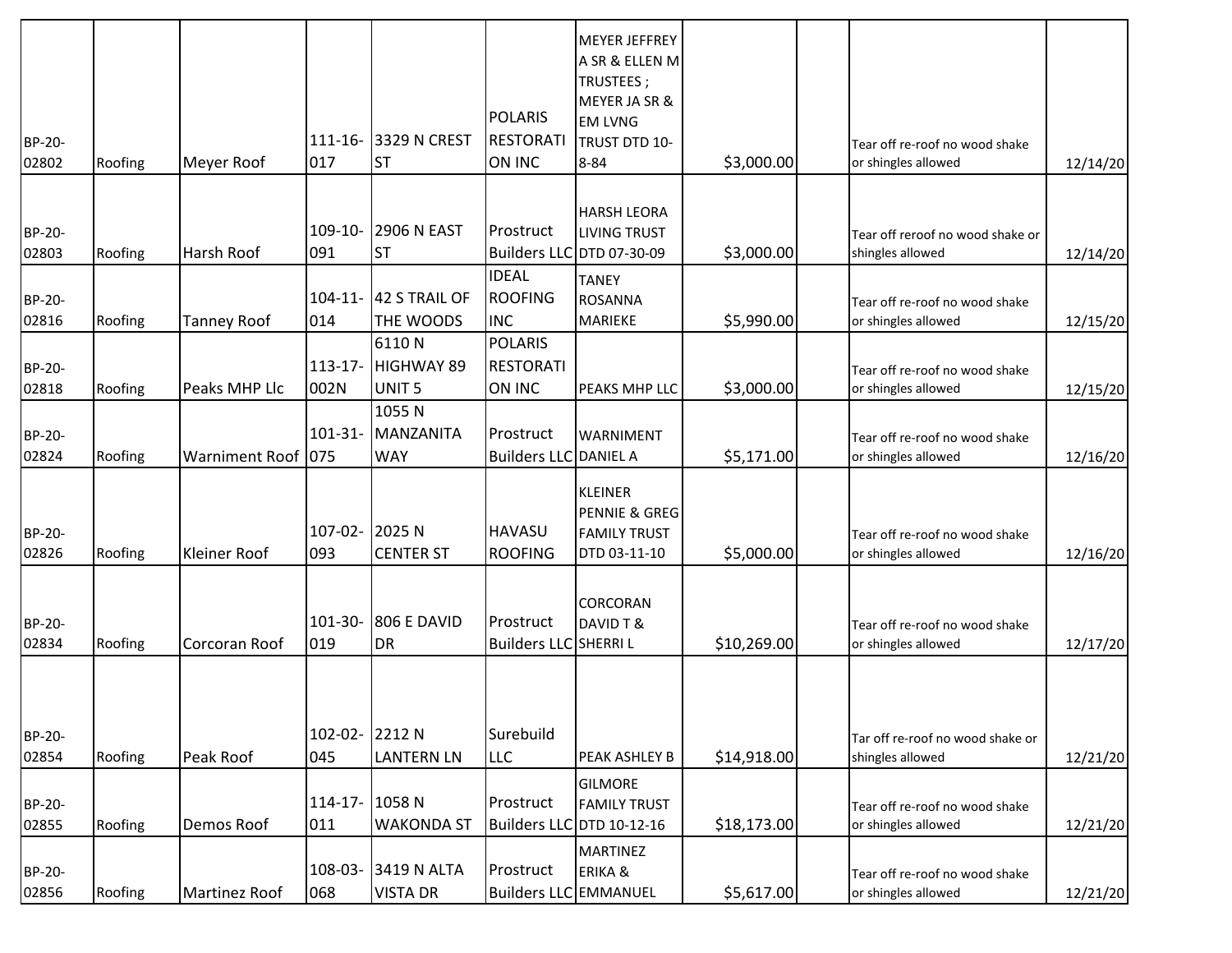| BP-20-<br>02859 | Roofing | Sonnier Roof         | $100 - 28 -$<br>1008 | 210 S SPRING<br>Ist                 | <b>HAVASU</b><br><b>ROOFING</b>              | <b>NEWBERRY</b><br><b>JAMES E</b>         | \$13,000.00 | Tear off re-roof no wood shake<br>or shingle allowed  | 12/22/20 |
|-----------------|---------|----------------------|----------------------|-------------------------------------|----------------------------------------------|-------------------------------------------|-------------|-------------------------------------------------------|----------|
| BP-20-<br>02860 | Roofing | Lamberson Roof   004 | $100 - 28 -$         | 814 W GRAND<br><b>CANYON AVE</b>    | IHAVASU<br><b>ROOFING</b>                    | LAMBERSON<br><b>BRET G</b>                | \$8,000.00  | Tear off re-roof no wood shake<br>or shingles allowed | 12/22/20 |
| BP-20-<br>02898 | Roofing | <b>Pond Roof</b>     | $ 059\rangle$        | 112-49- 2075 W<br><b>ALASKA AVE</b> | <b>HAVASU</b><br><b>ROOFING</b>              | <b>POND TROY E &amp;</b><br><b>ROBIND</b> | \$8,000.00  | Tear off re-roof no wood shake<br>or shingles allowed | 12/30/20 |
| BP-20-<br>02902 | Roofing | <b>Walker Roof</b>   | $101 - 23 -$<br>064A | 616 E CHERRY<br>IAVE                | <b>POLARIS</b><br><b>RESTORATI</b><br>ON INC | <b>WALKER</b><br><b>IRAYMOND</b>          | \$3,000.00  | Tear off re-roof no wood shake<br>or shingles allowed | 12/30/20 |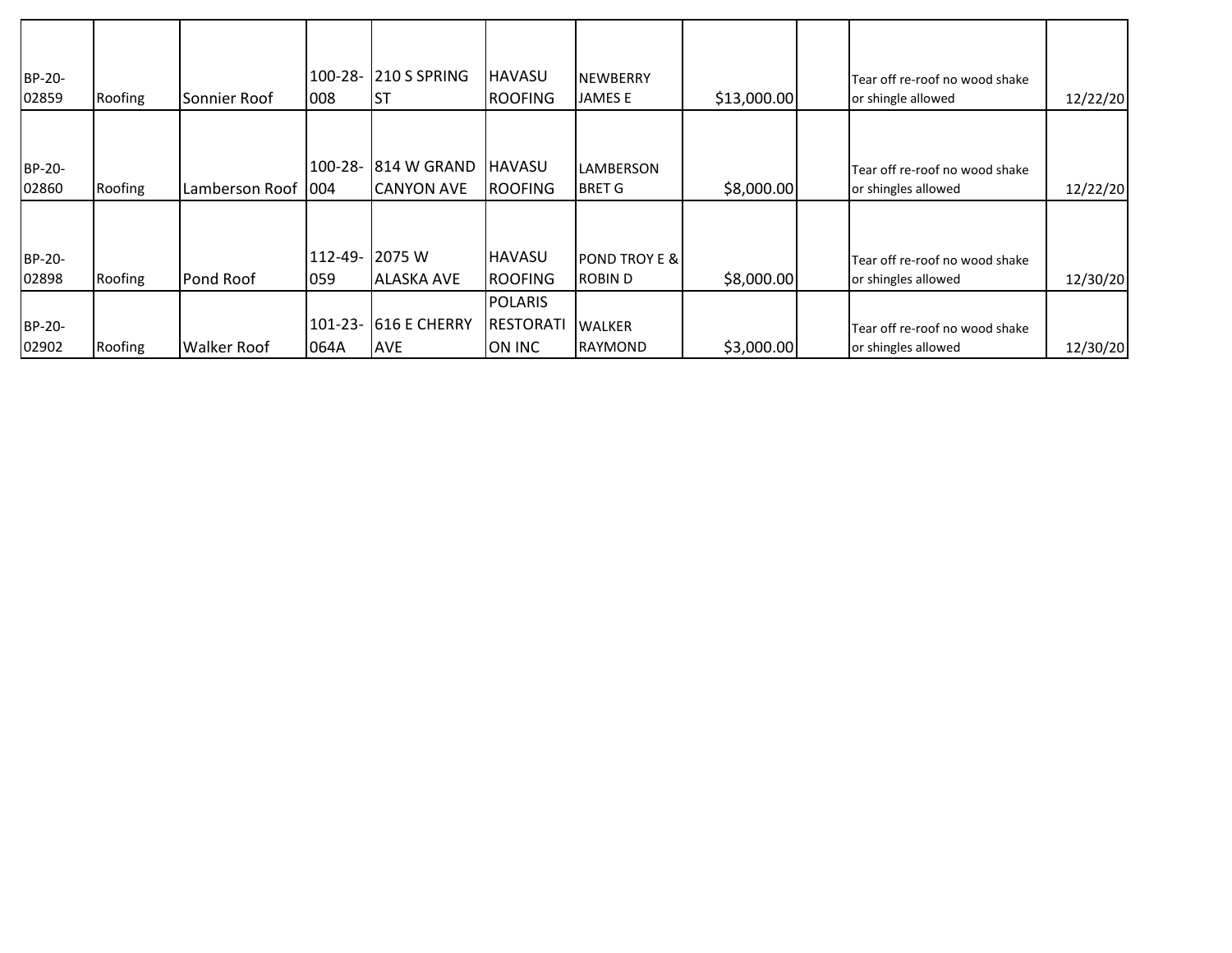| Sub                                             |  |
|-------------------------------------------------|--|
| division                                        |  |
|                                                 |  |
| N/A                                             |  |
| <b>MOUNT</b><br><b>ELDEN</b><br><b>ADDITION</b> |  |
|                                                 |  |
| N/A                                             |  |
|                                                 |  |
| <b>FLAGSTAFF</b><br><b>INDUSTRIA</b><br>L PARK  |  |
|                                                 |  |
|                                                 |  |
| <b>FLAGSTAFF</b>                                |  |
| <b>INDUSTRIA</b><br>L PARK                      |  |
|                                                 |  |
| N/A                                             |  |
|                                                 |  |
| <b>MLD FOR</b>                                  |  |
| <b>WALMART</b><br><b>STORES</b>                 |  |
| <b>INC</b>                                      |  |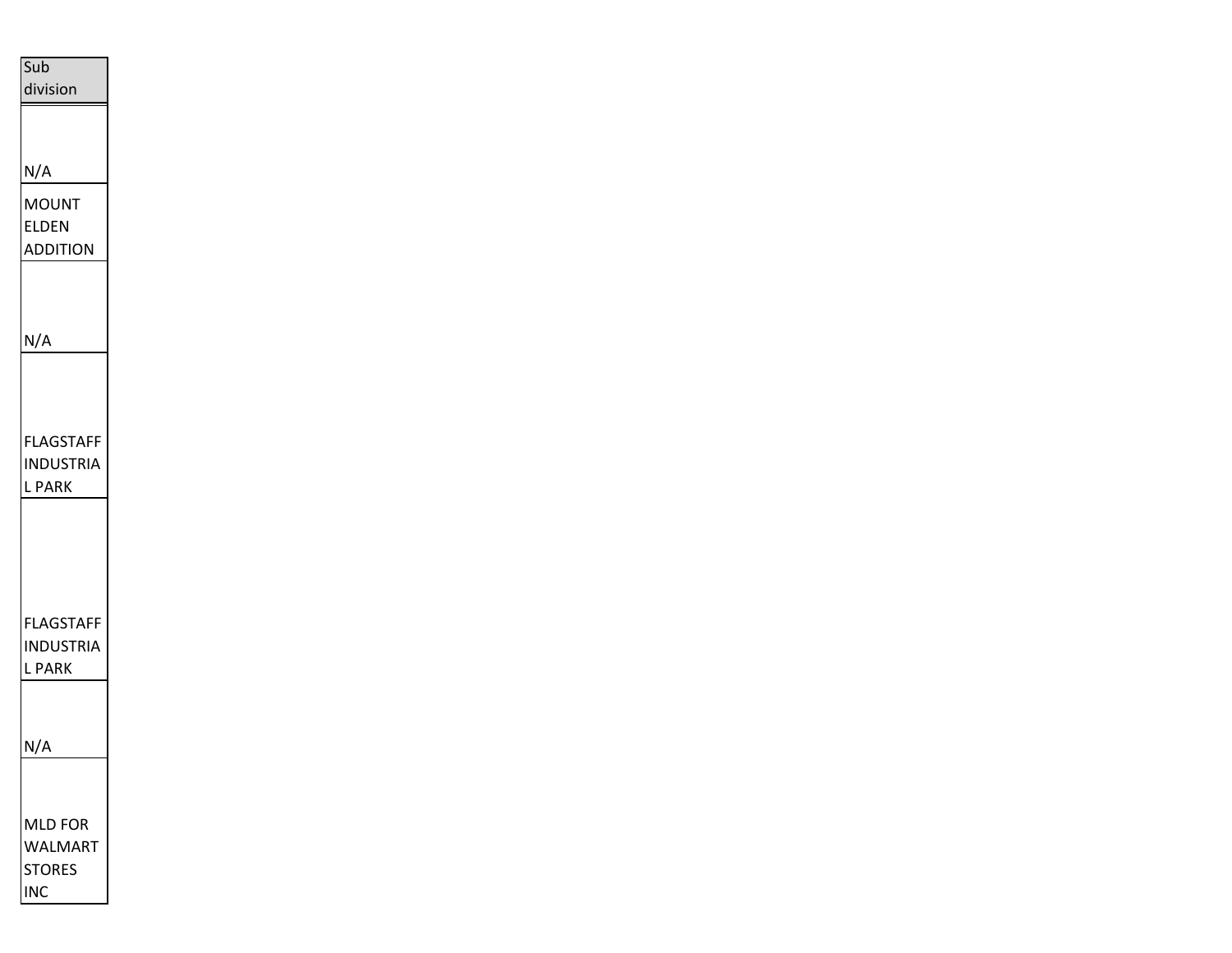WOODLAN DS VILLAGE UNIT 3 PULLIAM AIRPORT AIRPARK UNIT<sub>1</sub> AMENDED MOUNT ELDEN **HEIGHTS** ADDITION FLAGSTAFF **TOWNSITE** N/A **CHRISTMA** S TREE **ESTATES** UNIT 3 TRACT A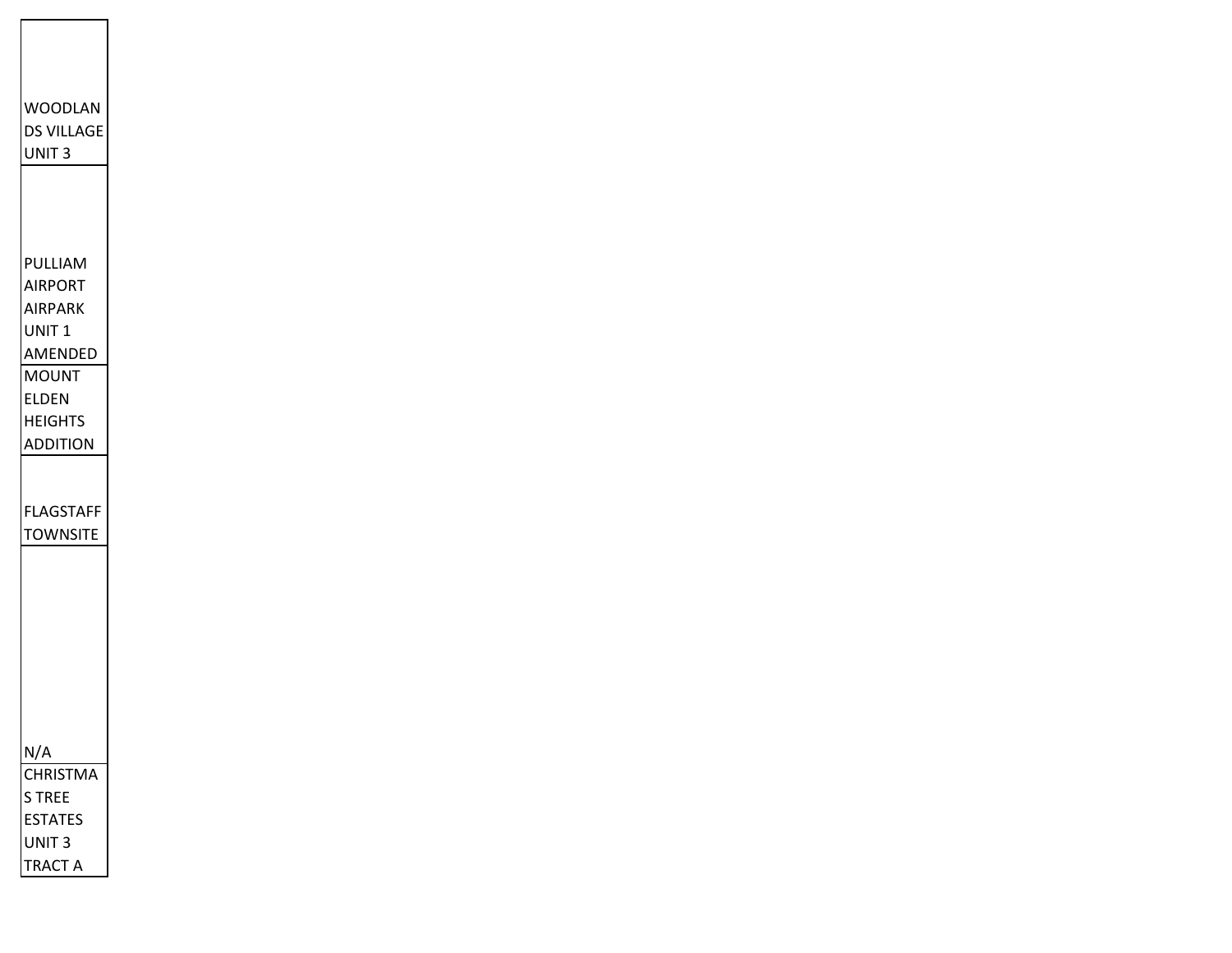| WALNUT<br><b>RIDGE</b>                         |  |
|------------------------------------------------|--|
| PEAKVIEW<br><b>NORTH</b>                       |  |
| <b>MOUNT</b><br><b>ELDEN</b><br><b>PARK</b>    |  |
| <b>FOXGLENN</b>                                |  |
| <b>ESTATES</b><br><b>AT PINE</b><br>CANYON     |  |
| UNIT <sub>5</sub>                              |  |
| <b>SWITZER</b><br><b>MESA</b>                  |  |
| AMBERWO<br>OD UNIT 1                           |  |
| <b>SWISS</b><br><b>MANOR</b><br><b>UNIT 11</b> |  |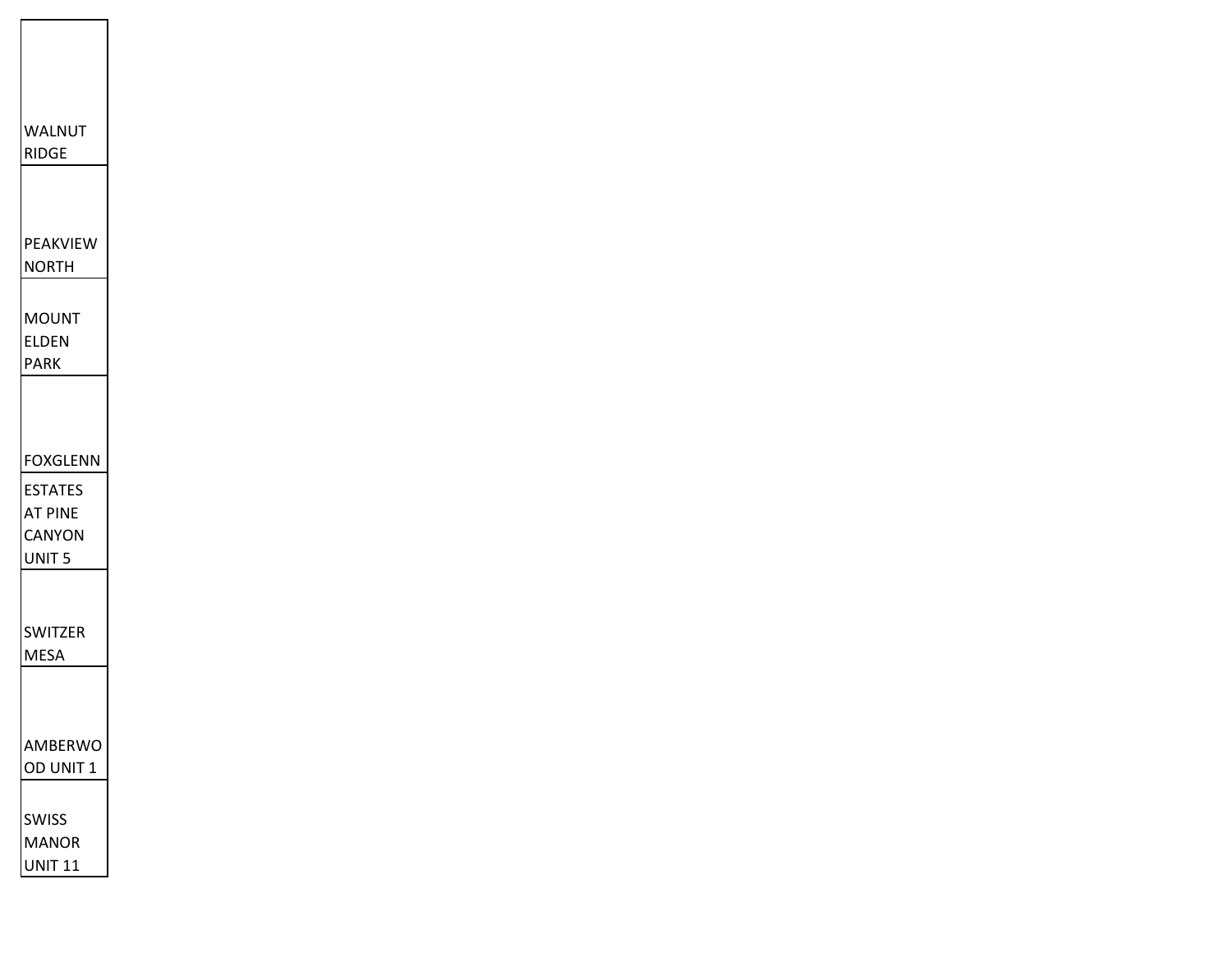| UNIVERSIT<br>Y HEIGHTS     |  |
|----------------------------|--|
|                            |  |
| ASPEN                      |  |
| TRAILS                     |  |
| CANYON<br><b>COUNTRY</b>   |  |
| CLUB<br>ESTATES<br>UNIT 4  |  |
| <b>MOUNT</b><br>ELDEN      |  |
| HEIGHTS<br><b>ADDITION</b> |  |
| GREENLAW                   |  |
| <b>ESTATES 4</b>           |  |
|                            |  |
| GREENLAW<br>ESTATES 2      |  |
| RAILROAD<br>SPRINGS        |  |
| 66 UNIT 2                  |  |
|                            |  |
| PINECREST                  |  |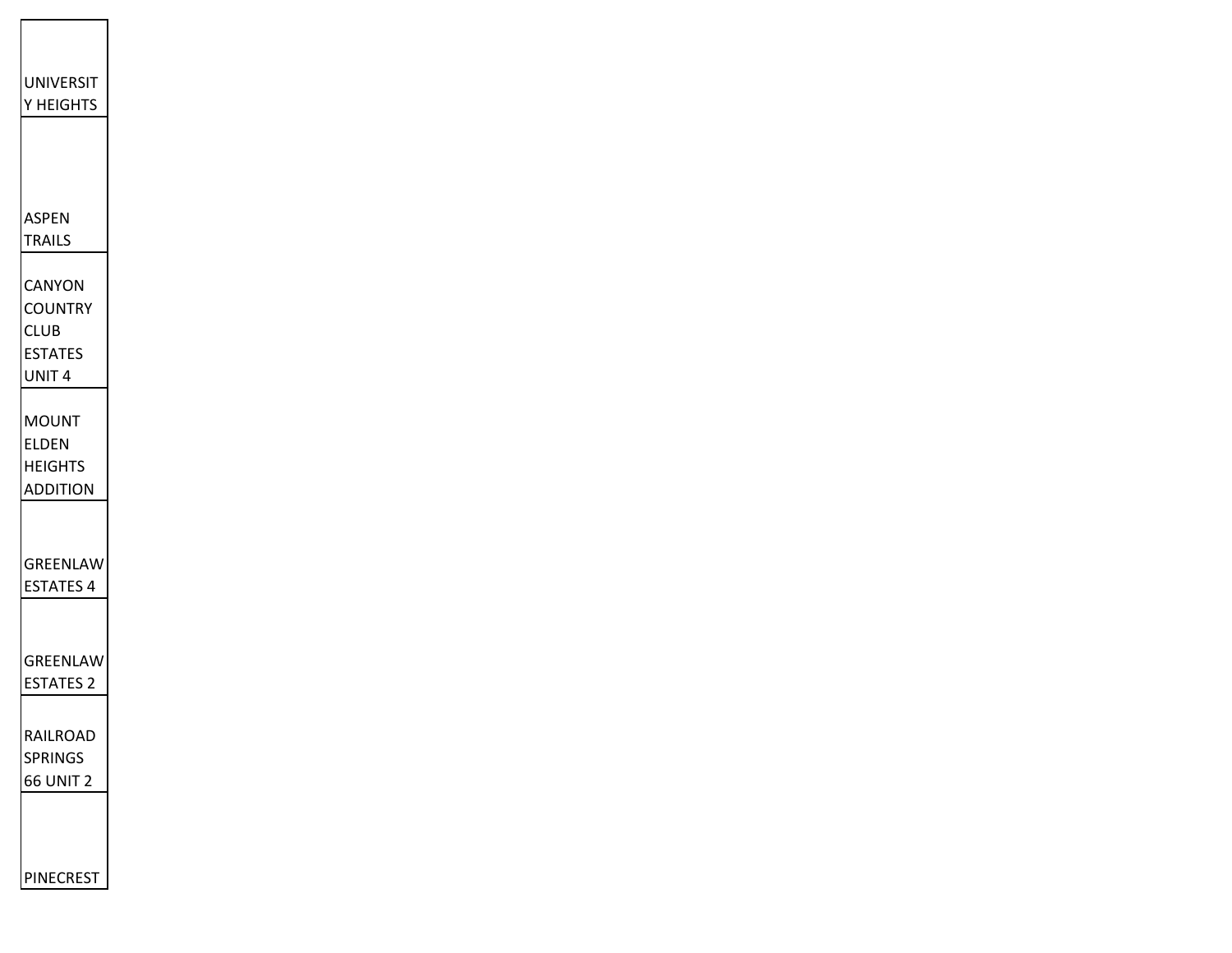**COCONINO ESTATES** PLAT TWO ARIES AT TIMBER SKY - PHASE<sub>1</sub> MOUNT ELDEN ADDITION (FLAGSTAF F) N/A N/A MOUNT ELDEN **HEIGHTS** ADDITION **CANYON COUNTRY** CLUB **ESTATES** UNIT 3 CANYON **COUNTRY** CLUB **ESTATES** UNIT 4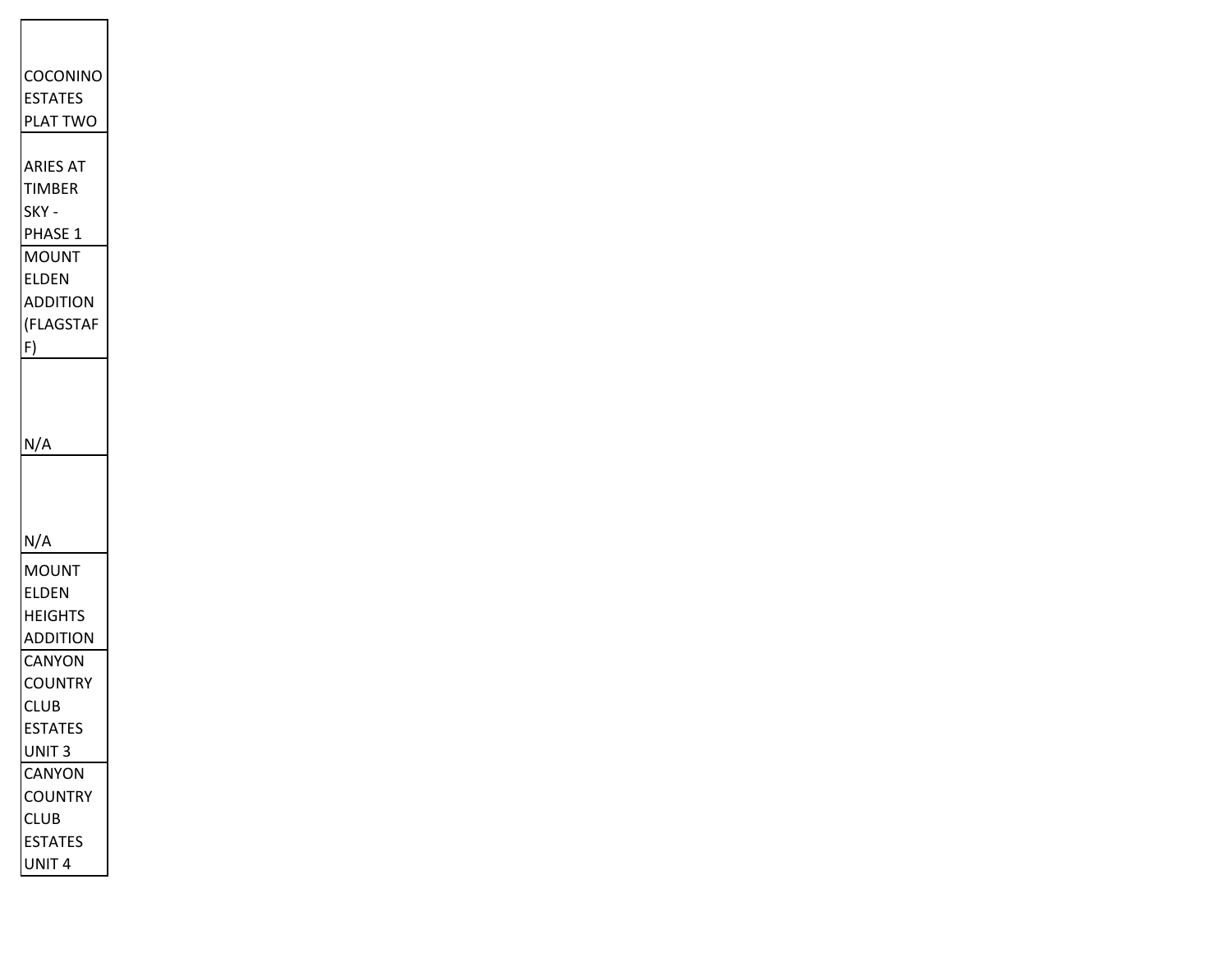| <b>TOWNHO</b>         |  |
|-----------------------|--|
| MES AT                |  |
| <b>BOULDER</b>        |  |
| POINTE                |  |
| UNIT 2                |  |
| PONDEROS              |  |
| Α                     |  |
| HIGHLAND              |  |
| $\mathsf{s}$          |  |
|                       |  |
| SHADOW                |  |
| MOUNTAI               |  |
| N VILLAGE             |  |
| UNIT 1                |  |
|                       |  |
|                       |  |
|                       |  |
| <b>SUNRIDGE</b>       |  |
|                       |  |
|                       |  |
|                       |  |
| <b>GREENLA</b> \<br>N |  |
| ESTATES 4             |  |
|                       |  |
|                       |  |
|                       |  |
| RIO                   |  |
| HOMES                 |  |
|                       |  |
|                       |  |
| ANTELOPE              |  |
| VALLEY                |  |
| UNIT 1                |  |
|                       |  |
|                       |  |
| VOODRID               |  |
| GE                    |  |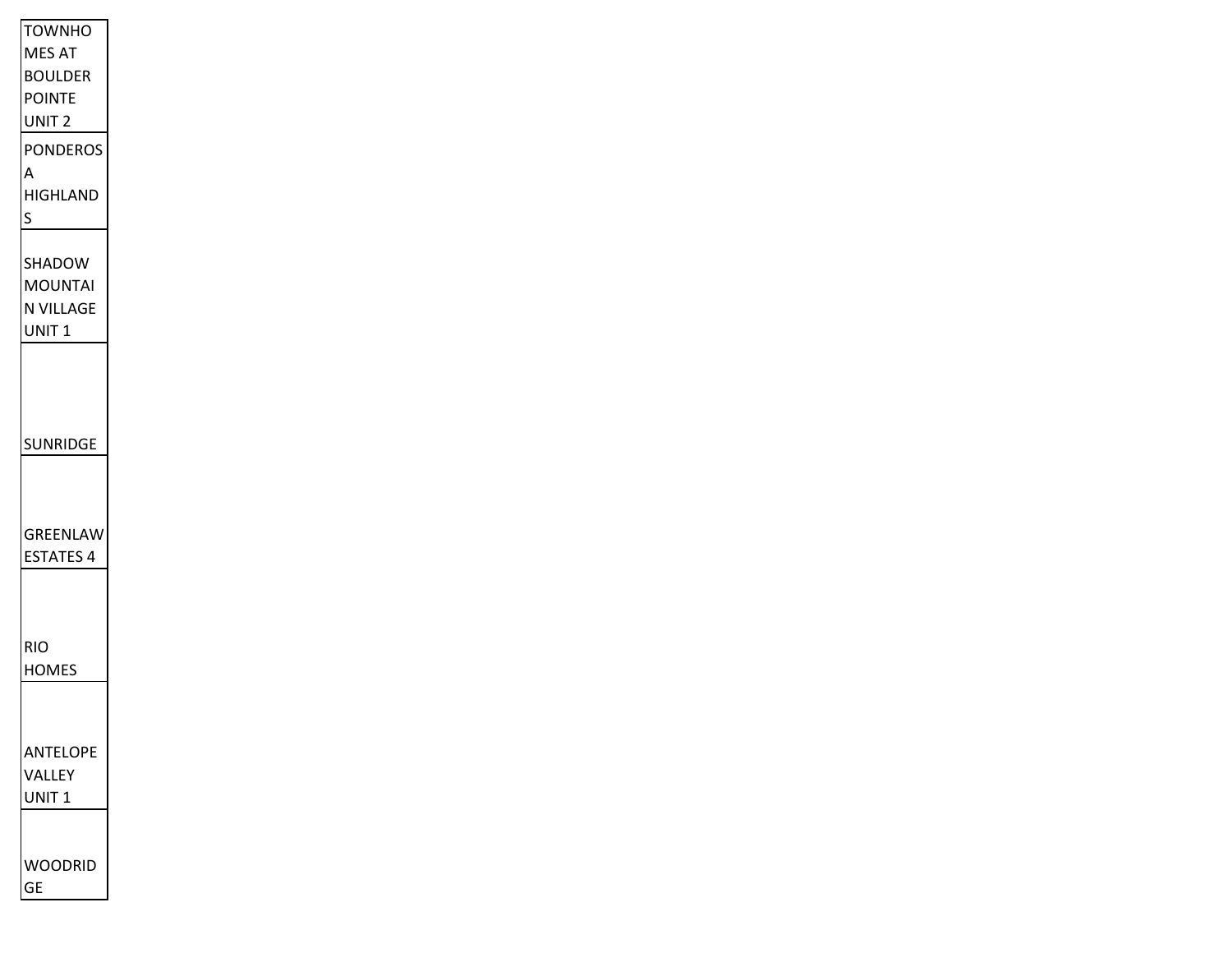| TRAILS                |
|-----------------------|
| END                   |
| RETREAT               |
| <b>CONTINEN</b>       |
| TAL<br><b>COUNTRY</b> |
| CLUB                  |
| <b>ESTATES</b>        |
| UNIT <sub>1</sub>     |
|                       |
| <b>ARIES AT</b>       |
| TIMBER                |
| SKY.                  |
| <b>PHASE 1</b>        |
|                       |
| <b>ARIES AT</b>       |
| TIMBER                |
| SKY ·<br>PHASE<br>1   |
|                       |
|                       |
| <b>TRAILS</b>         |
| END                   |
| <b>RETREAT</b>        |
|                       |
| <b>PRESIDIO</b>       |
| IN THE                |
| <b>PINES</b>          |
|                       |
|                       |
| ORION AT              |
| <b>TIMBER</b>         |
| SKY                   |
|                       |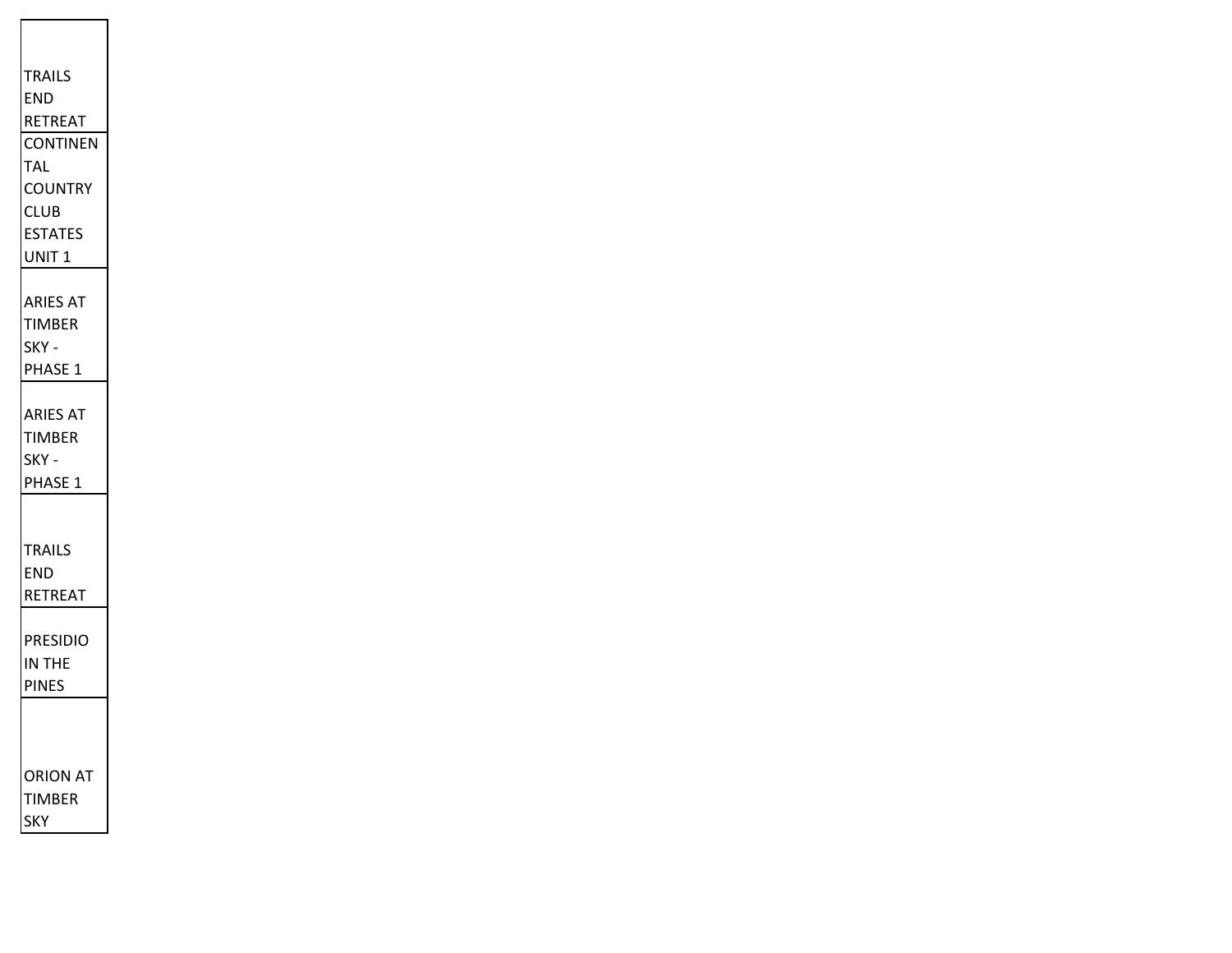| <b>ORION AT</b><br>TIMBER<br><b>SKY</b>              |  |
|------------------------------------------------------|--|
| <b>ORION AT</b>                                      |  |
| TIMBER<br><b>SKY</b>                                 |  |
| <b>ARIES AT</b><br><b>TIMBER</b><br>SKY -<br>PHASE 1 |  |
| <b>ARIES AT</b><br><b>TIMBER</b><br>SKY -<br>PHASE 1 |  |
| <b>ARIES AT</b><br><b>TIMBER</b><br>SKY -<br>PHASE 1 |  |
| <b>ARIES AT</b><br><b>TIMBER</b><br>SKY -<br>PHASE 1 |  |
| <b>ARIES AT</b><br><b>TIMBER</b><br>SKY -<br>PHASE 1 |  |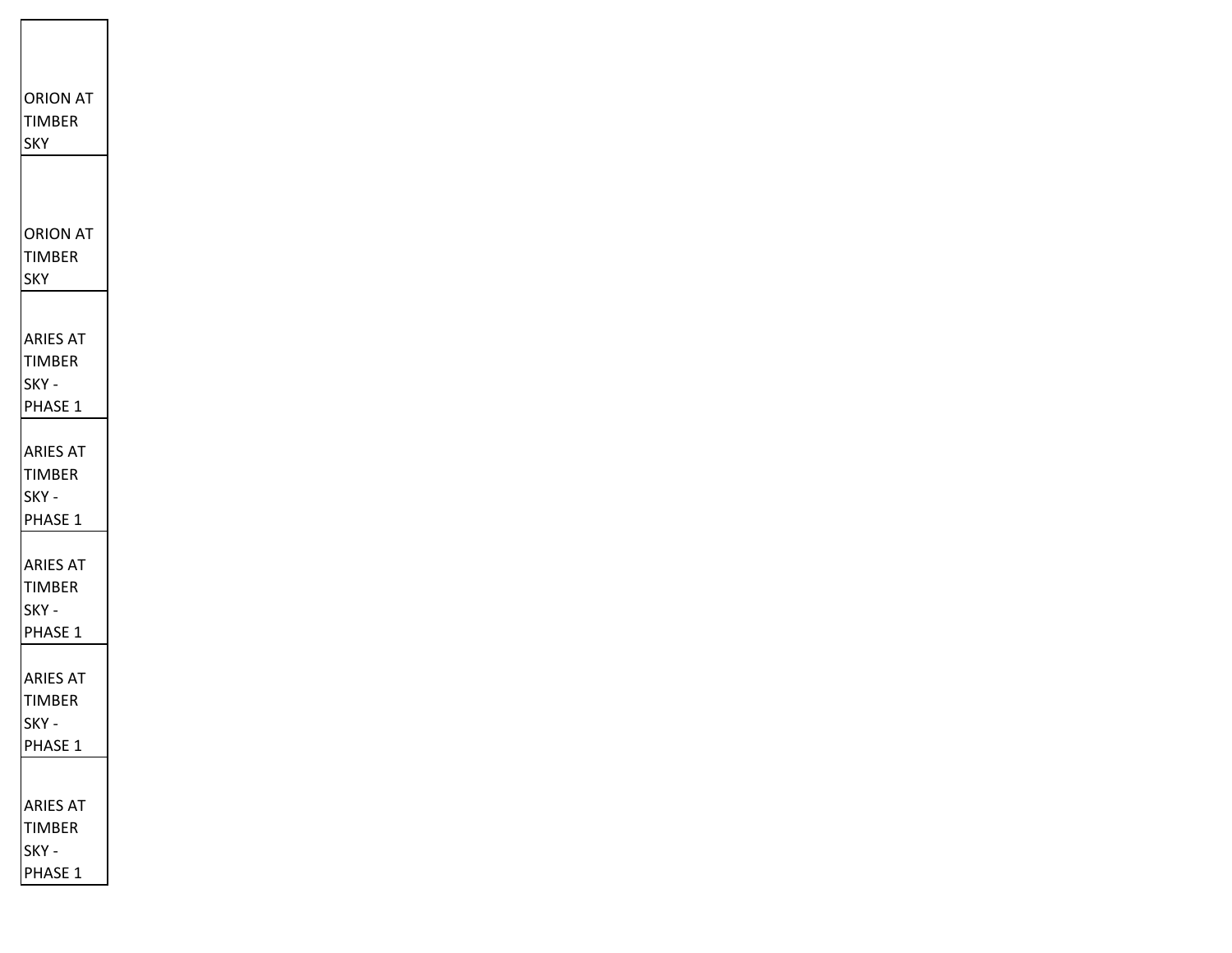| ARIES AT<br><b>TIMBER</b><br>SKY -<br>PHASE 1                    |                                         |
|------------------------------------------------------------------|-----------------------------------------|
| N/A                                                              |                                         |
| BENNETT<br>ESTATES<br>CANYON<br>CLUB<br><b>ESTATES</b><br>UNIT 3 | <b>COUNTRY</b>                          |
| SPRINGS<br>66 UNIT 3                                             | RAILROAD                                |
| <b>ELK RUN</b><br><b>CHESHIRE</b><br><b>ESTATES</b><br>UNIT 2    |                                         |
|                                                                  | FOXGLENN                                |
| PARK<br><b>STATES</b><br>F                                       | LAKE MARY                               |
| TAL                                                              | <b>CONTINEN</b><br>TOWNHOU<br>SE UNIT 2 |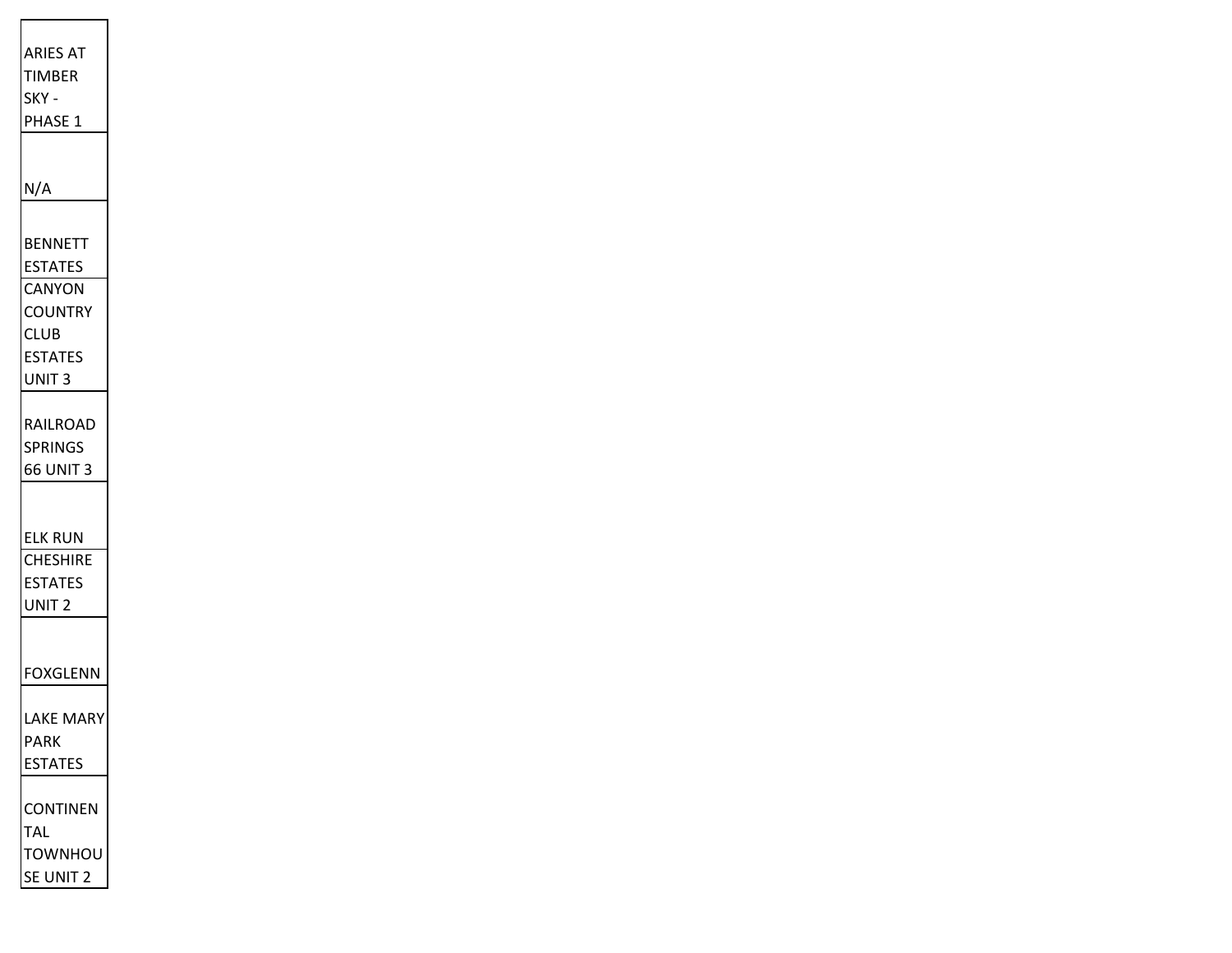| VALLEY            |  |
|-------------------|--|
| <b>CREST</b>      |  |
| UNIT <sub>1</sub> |  |
| <b>MOUNTAI</b>    |  |
| N VIEW            |  |
|                   |  |
|                   |  |
| N/A               |  |
| <b>SUNNYSIDE</b>  |  |
| <b>ADD</b>        |  |
| <b>BLOCKS 15-</b> |  |
| 22                |  |
|                   |  |
| GREENLAW          |  |
| <b>ESTATES 4</b>  |  |
|                   |  |
| PEAKVIEW          |  |
| NORTH             |  |
|                   |  |
|                   |  |
| <b>FOXGLENN</b>   |  |
| <b>FLAGSTAFF</b>  |  |
| (TOWN OF)         |  |
| <b>PARK</b>       |  |
| <b>ADDITION</b>   |  |
|                   |  |
| WALNUT            |  |
| <b>MEADOWS</b>    |  |
| SUNNYSIDE         |  |
| <b>FARMS</b>      |  |
| <b>TRACTS</b>     |  |
| KAIBAB            |  |
| PLAZA             |  |
| UNIT <sub>3</sub> |  |
|                   |  |
| WALNUT            |  |
| <b>MEADOWS</b>    |  |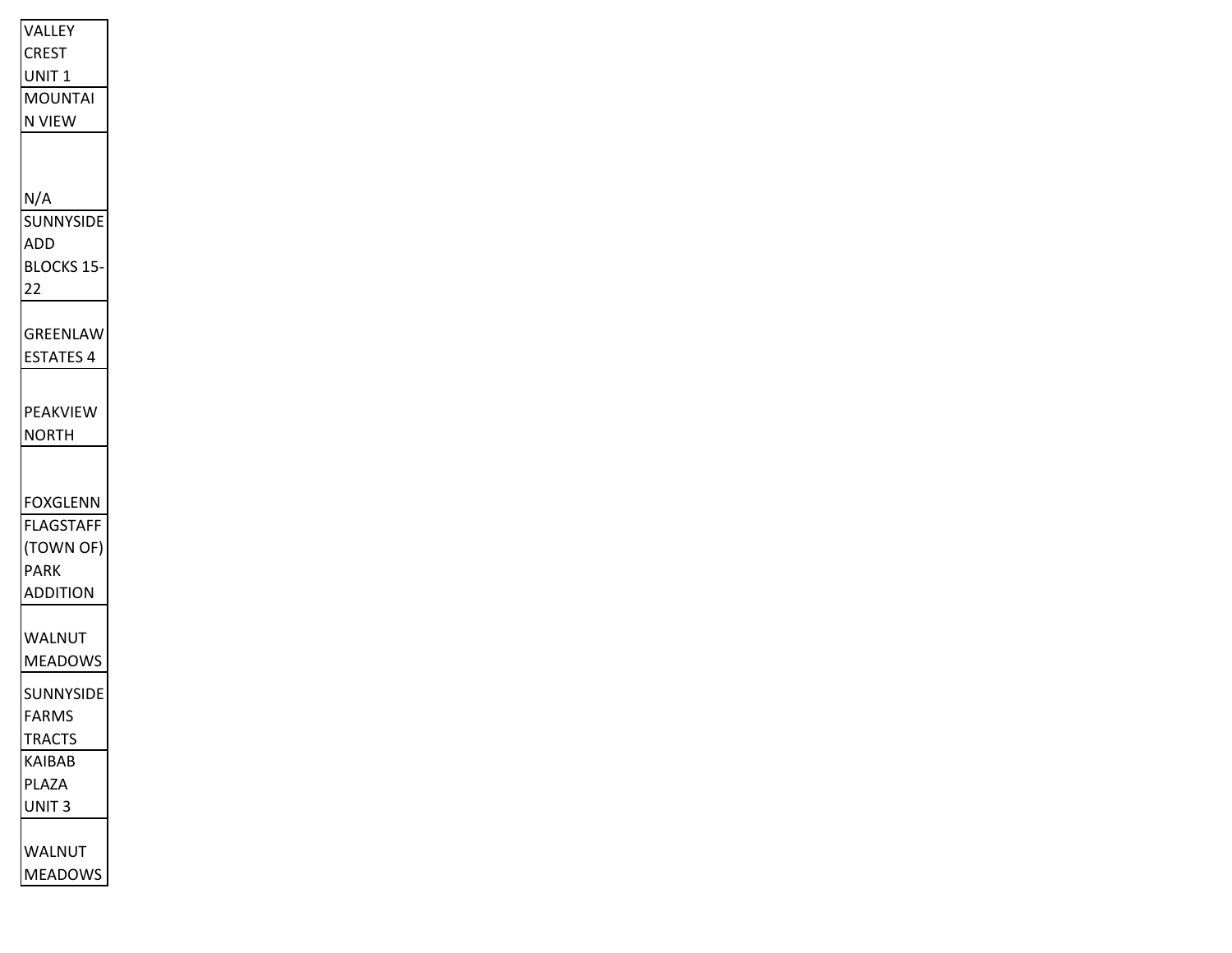| RAILROAD<br><b>SPRINGS</b><br>66 UNIT 2               |  |
|-------------------------------------------------------|--|
| EVERGREE<br>Ν                                         |  |
| WALNUT<br><b>MEADOWS</b><br>PEAKVIEW                  |  |
| NORTH<br>WALNUT                                       |  |
| RIDGE<br>TIMBERVIE                                    |  |
| W VILLAGE                                             |  |
| GREENLAW<br>ESTATES 1                                 |  |
| <b>PEAK VIEW</b><br><b>ESTATES</b><br>UNIT 3          |  |
| <b>MOUNT</b><br>ELDEN<br><b>ADDITION</b><br>(FLAGSTAF |  |
| F)                                                    |  |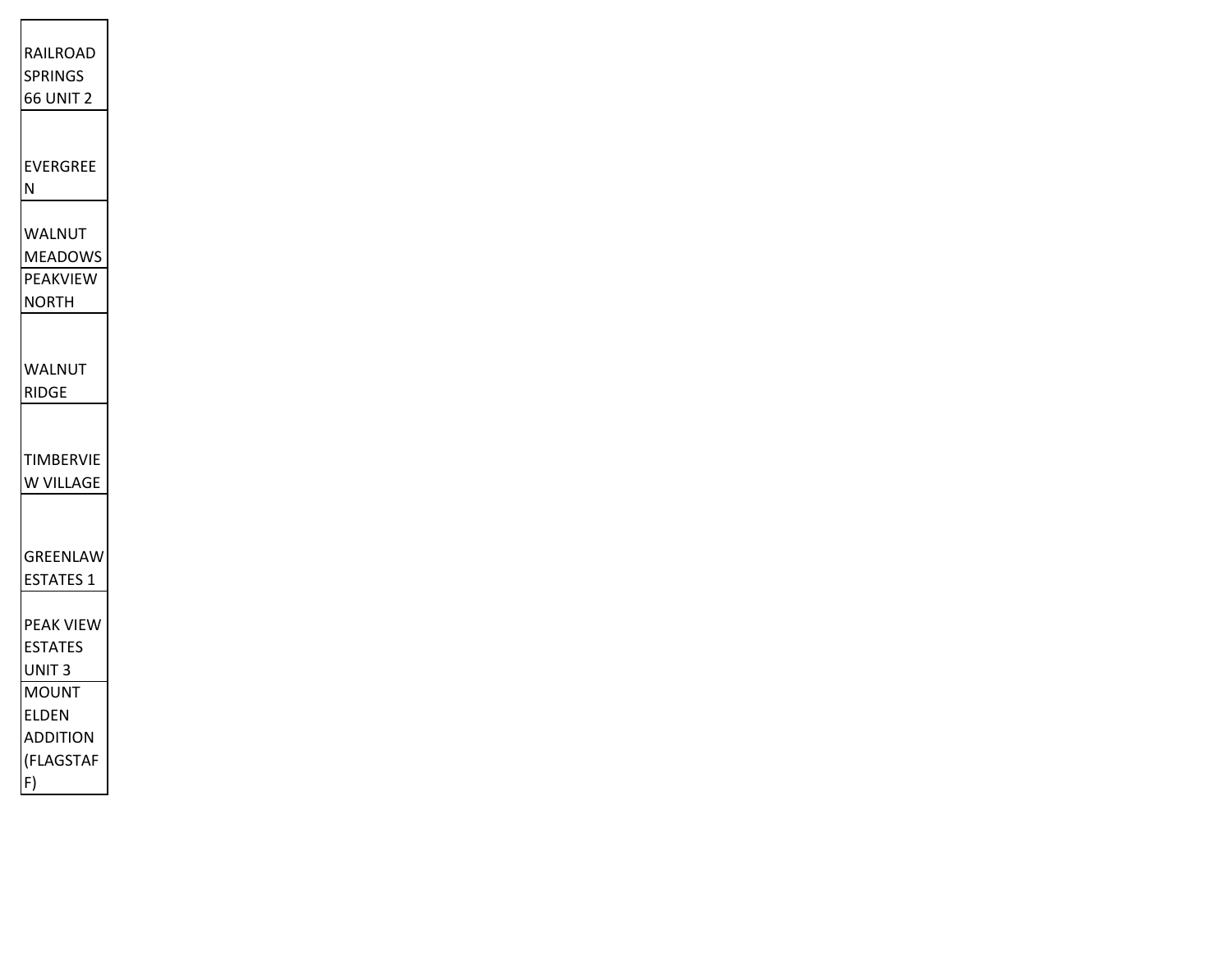| VALLEY<br>CREST<br>UNIT 1                      |  |
|------------------------------------------------|--|
| SUNNYSIDE<br>NORTH<br>ANNEX 10                 |  |
| PINE<br>KNOLL                                  |  |
| N/A<br><b>SWITZER</b><br><b>MESA UNIT</b><br>3 |  |
| <b>SUNNYSIDE</b><br>FARMS<br><b>TRACTS</b>     |  |
| PINECREST<br>TERRACE<br>UNIT <sub>4</sub>      |  |
| CONINO<br>LU<br><b>ESTATES</b><br>PLAT TWO     |  |
| AMBERWO<br>OD UNIT 1                           |  |
| GREENLAW<br><b>ESTATES 5</b>                   |  |